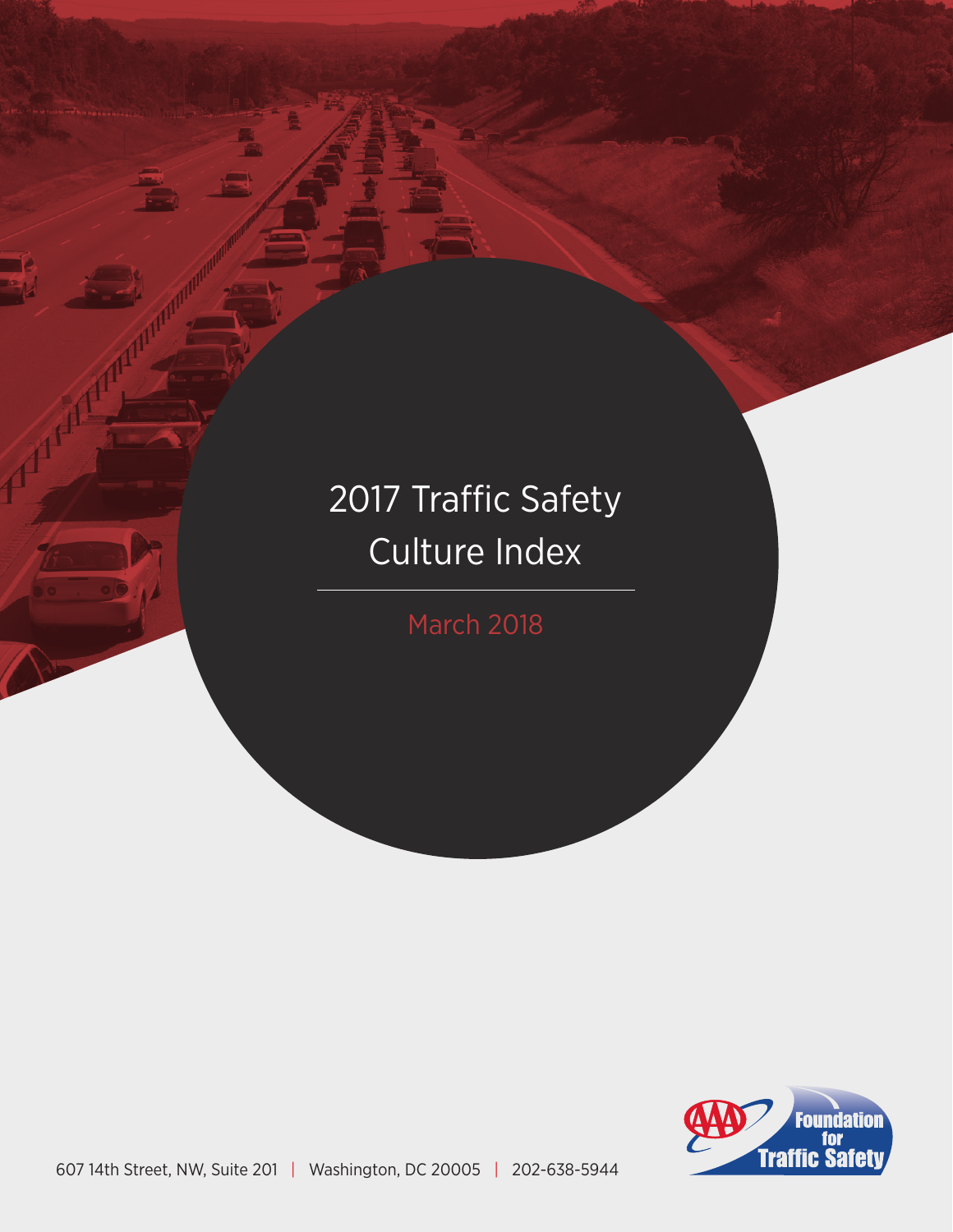## **Title**

2017 Traffic Safety Culture Index

## **Authors**

AAA Foundation for Traffic Safety

©2018, AAA Foundation for Traffic Safety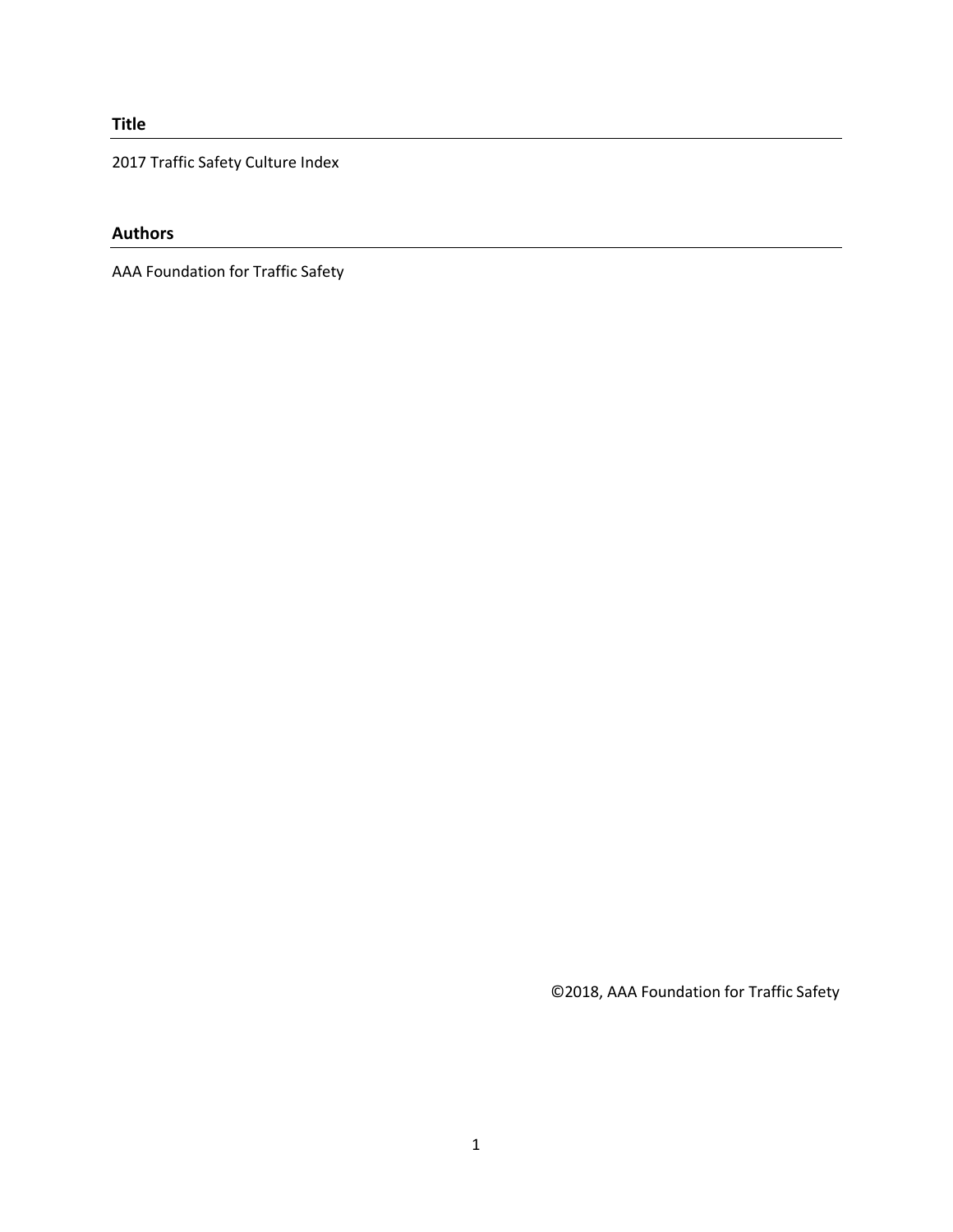#### **Foreword**

The AAA Foundation for Traffic Safety has consistently demonstrated its commitment to improve traffic safety through work such as the research presented in this report, the 10th annual *Traffic Safety Culture Index*. Findings presented in this report are based on a nationally representative survey of more than 2,600 U.S. motorists conducted in 2017.

This report is a useful reference for researchers, practitioners and advocates of traffic safety who may utilize results presented to influence changes and promote awareness of traffic safety.

C. Y. David Yang, Ph.D.

Executive Director AAA Foundation for Traffic Safety

#### **About the Sponsor**

AAA Foundation for Traffic Safety 607 14th Street, NW, Suite 201 Washington, D.C. 20005 202-638-5944 www.aaafoundation.org

Founded in 1947, the AAA Foundation for Traffic Safety in Washington, D.C. is a not-for-profit, publicly supported charitable research and education organization dedicated to saving lives by preventing traffic crashes and reducing injuries when crashes occur. Funding for this report was provided by voluntary contributions from AAA/CAA and their affiliated motor clubs, individual members, AAA-affiliated insurance companies and other organizations or sources.

This publication is distributed by the AAA Foundation for Traffic Safety at no charge, as a public service. It may not be resold or used for commercial purposes without the explicit permission of the Foundation. It may, however, be copied in whole or in part and distributed for free via any medium, provided the Foundation is given appropriate credit as the source of the material. The AAA Foundation for Traffic Safety assumes no liability for the use or misuse of any information, opinions, findings, conclusions or recommendations contained in this report.

If trade or manufacturers' names are mentioned, it is only because they are considered essential to the object of this report and their mention should not be construed as an endorsement. The AAA Foundation for Traffic Safety does not endorse products or manufacturers.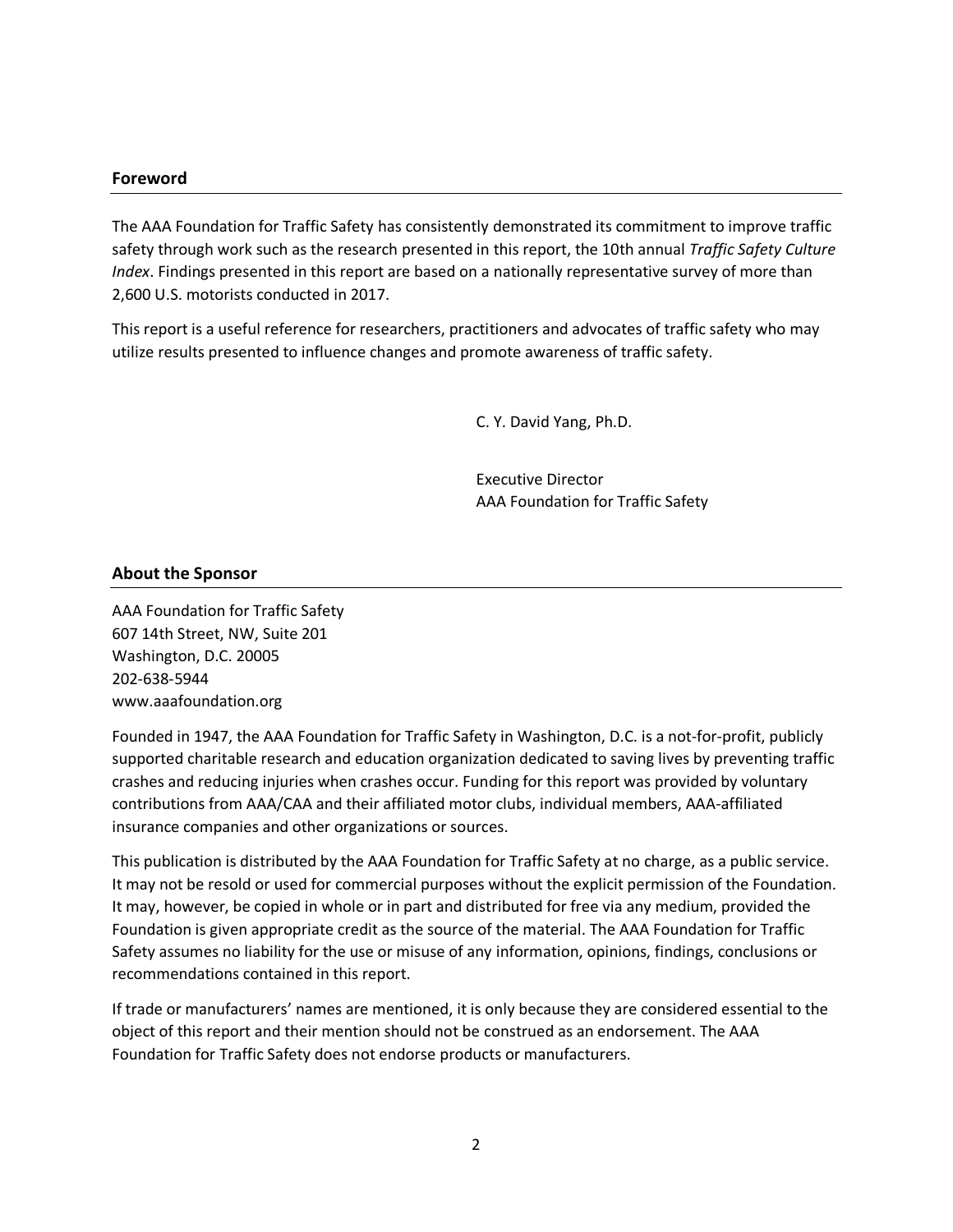# **Table of Contents**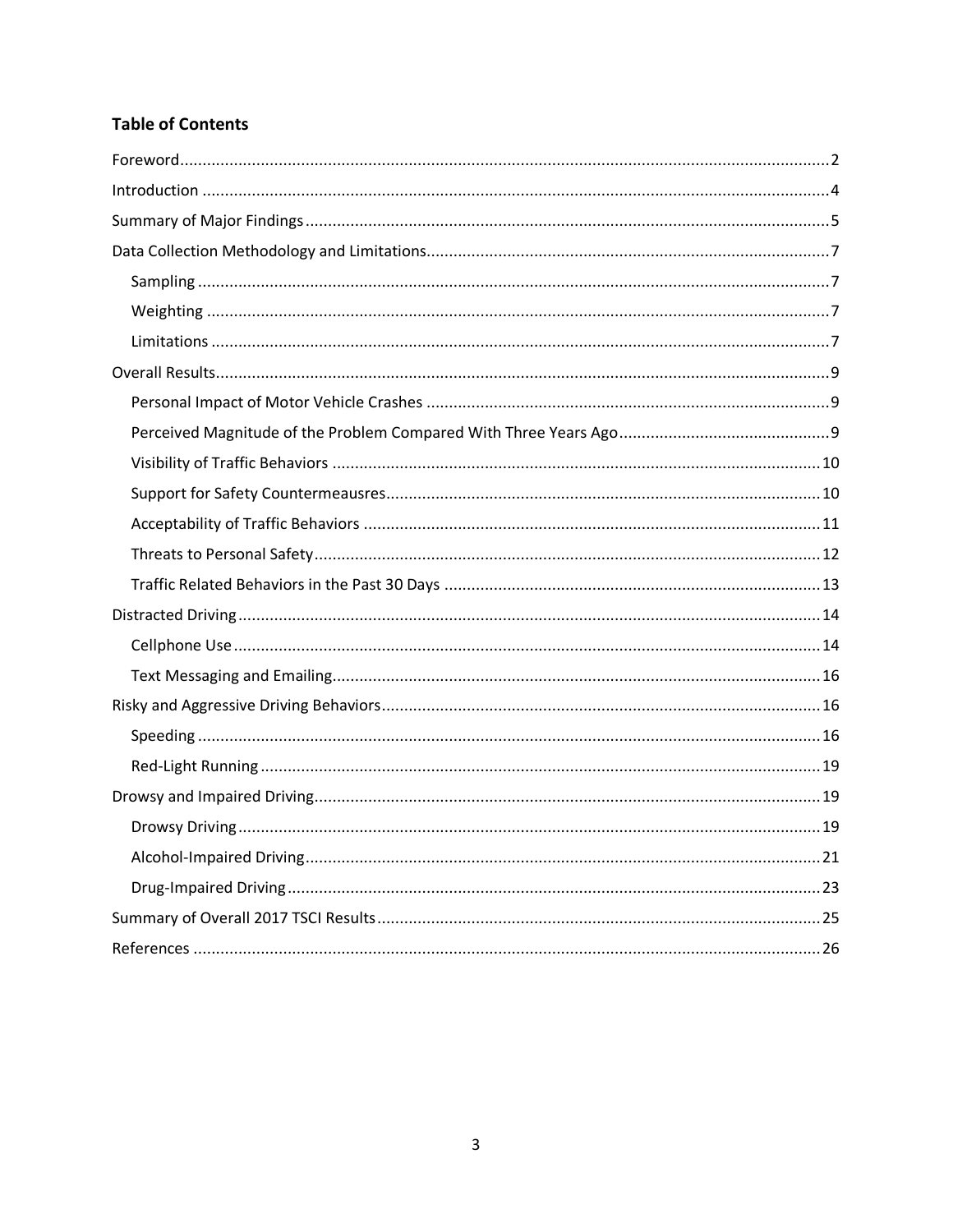#### **Introduction**

Between 2006 and 2015, an estimated 57,732,000 crashes occurred on U.S. highways, resulting in 355,562 fatalities and an estimated 23,541,000 injuries (National Center for Statistics and Analysis, 2017a). Certain driver behaviors increase the risk of crashes and fatalities, posing a danger not only to drivers, but to passengers, other motorists, pedestrians and other road users. In 2016, there were 10,497 alcohol-impaired driving fatalities, an increase of 1.7% from 10,320 in 2016. Additionally, the number of fatalities in speeding related crashes in 2016 increased by 4%, from 9,723 in 2015 to 10,111. Although it is still a significant number, distraction-affected crashes decreased from 3,526 in 2015 to 3,450 in 2016 (National Center for Statistics and Analysis, 2017b).

A recent study conducted by the AAA Foundation for Traffic Safety found that texting and visual-manual tasks increase the odds of crash involvement by 83% (Owens, 2018a). Driving while drowsy increases the risk of motor vehicle crash involvement. In another study conducted by the Foundation, results show drivers who usually sleep four to five hours daily had 5.4 times the crash rate of drivers who reported sleeping usually seven hours or more (Tefft, 2016). In addition, a separate study conducted by the Foundation found that around 10% of drivers in the study who were involved in a crash were shown to be driving while drowsy. (Owens, 2018b).

The AAA Foundation for Traffic Safety has been committed to deepening our understanding of our nation's traffic safety culture (AAA Foundation for Traffic Safety, 2013-2017). The first Traffic Safety Culture Index, a nationally representative survey of U.S. motorists, was launched in 2008 (AAA Foundation for Traffic Safety, 2008). This effort, which is carried out annually, continues to identify key indicators regarding the degree to which traffic safety is valued and pursued by drivers in the U.S.

As in previous years, the 2017 Traffic Safety Culture Index (TSCI) reveals that people in the United States value safe travel and also desire a greater level of security than they currently are experiencing. Unsafe driving behavior – such as red-light running, texting while driving and impaired driving – are perceived as posing serious threats to personal safety. However, despite these strongly held concerns, many individuals admit engaging in unsafe driving practices. Most drivers (89.3%) reported engaging in at least one of the risky behaviors examined in the survey at least once in the past 30 days. As such, drivers in the sample often demonstrate a "do as I say, not as I do" attitude. For example, although 92% of respondents reported that driving through a light that just turned red when they could have stopped is unacceptable behavior, 43% admitted to doing so in the past month. These examples highlight discordance between motorists' traffic safety culture beliefs and concerns and actual driving behaviors.

Summarized in this report are the major national-level results of the Foundation's 10th annual Traffic Safety Culture Index.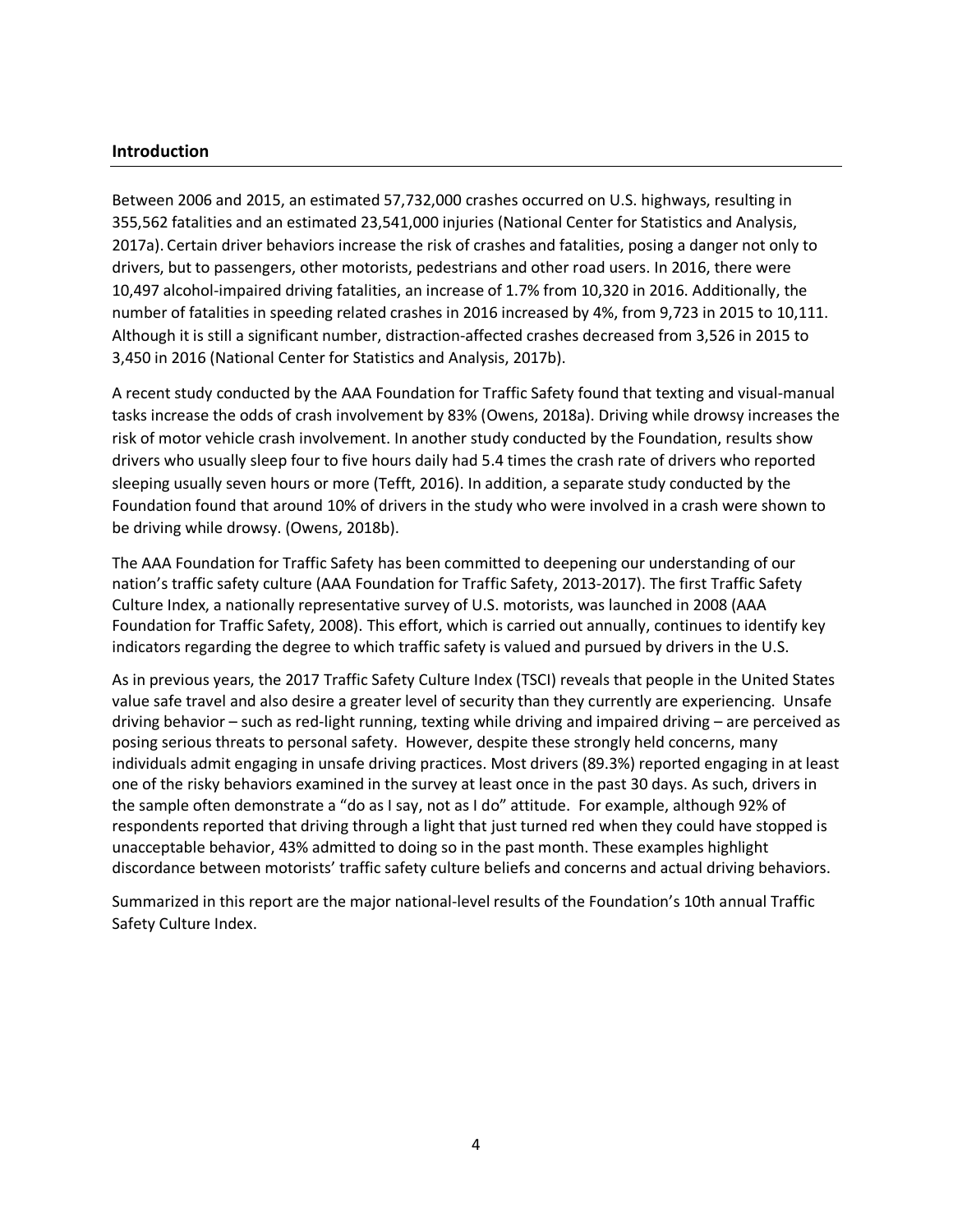## **Summary of Major Findings**

#### **General**

- More than 1 in 5 (21.4%) drivers report having been involved in a motor vehicle crash in which someone had to go to the hospital, including 11.1% who have been seriously injured in a crash themselves.
- Nearly 1 in 3 (31.6%) drivers report having had a relative who was seriously injured or killed in a motor vehicle crash.
- Most drivers (87.5%) perceive that distracted drivers are a bigger problem today than in past years. Moreover, distracted driving outpaced all other issues as a growing concern. It was followed by traffic congestion at 74.5%, aggressive drivers at 68.1%, drivers using drugs at 54.9% and drunk driving at 43.4%.

#### **Distracted Driving**

- Cellphone use while driving is common. In the past month, 60.5% of drivers talked on a hands-free cellphone while 49.1% talked on a hand-held cellphone. Drivers are more accepting of hands-free cellphone use (69.0%) than hand-held cellphone use (24.6%) while driving.
- More view drivers texting or emailing while driving as a serious threat (96.8%) than drivers talking on cellphones (87.7%). However, in the past 30 days, 44.9% of drivers read a text message or email while driving and 34.6% of drivers typed or sent a text message or email while driving.
- A majority of respondents (87.6%) support legislation against reading, typing or sending a text message or email and 73.4% of drivers support having a law against using a hand-held cellphone while driving. However, only 40.9% support an outright ban on using any type of cellphone (including hands-free) while driving.

#### **Risky and Aggressive Driving Behaviors**

- Speeding on freeways and on residential streets is prevalent. Half of drivers (50.3%) reported driving 15 mph over the speed limit on a freeway and 47.6% reported driving 10 mph over the speed limit on a residential street.
- There is greater social disapproval for speeding on a residential street than on freeways. Only 23.9% of drivers believe that driving 15 mph over the speed limit on a freeway is completely or somewhat acceptable while only 14.0% of motorists deem driving 10 mph over the speed limit on a residential street as acceptable.
- A large portion of drivers (42.7%) admitted to driving through a stoplight that has just turned red when they could have stopped safely in the past 30 days, despite most drivers (92.9%) viewing it as an unacceptable behavior. In conjunction with this, an overwhelming majority (91.4%) of drivers perceive running red lights as a serious or somewhat serious threat to their personal safety.

## **Drowsy Driving**

• 42.4% of drivers have at least one or more days when they get less than six hours of sleep in a typical week.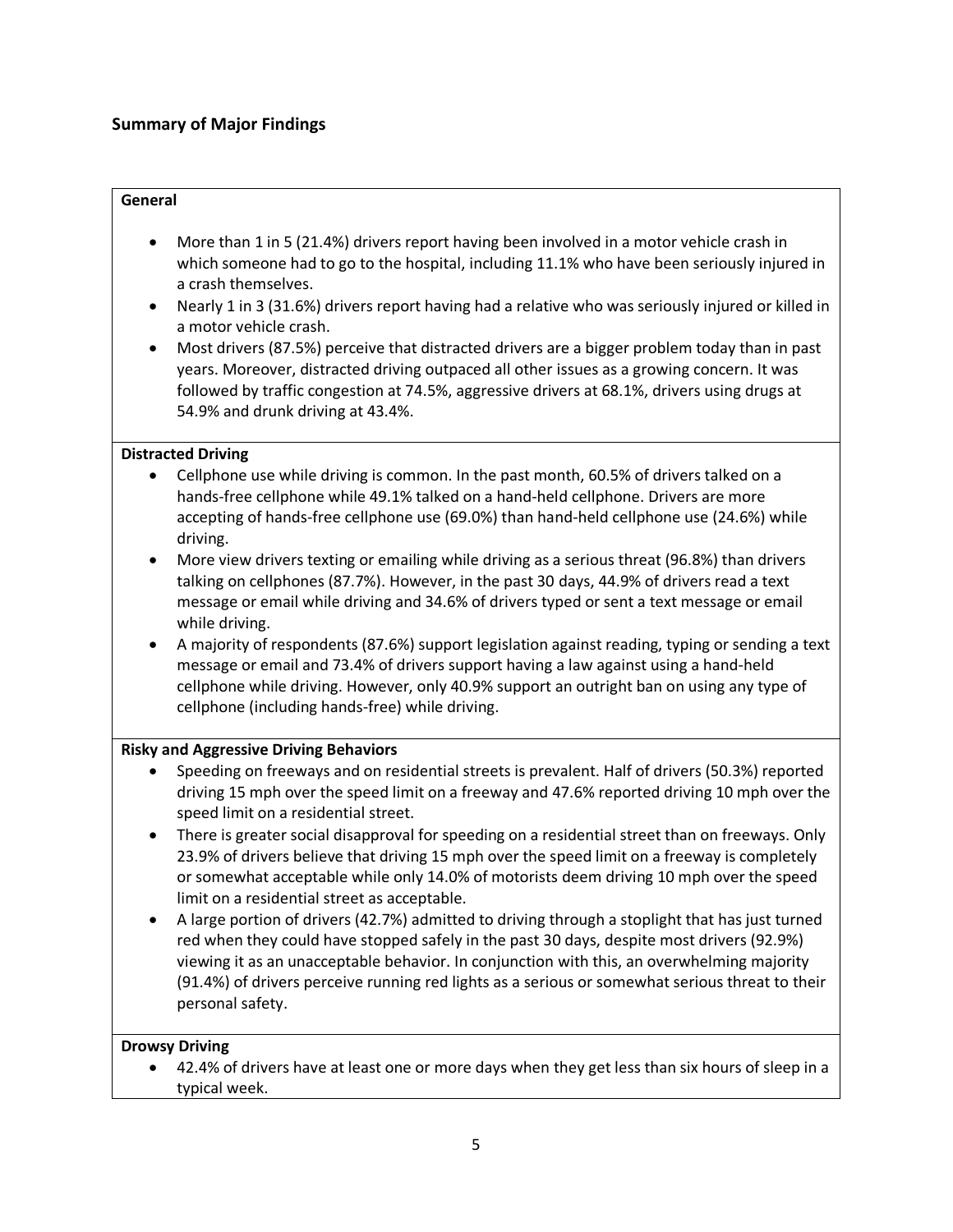• The majority of motorists view drowsy driving as a serious or somewhat serious threat to their safety (87.9%) and an unacceptable behavior (95.2%); yet around 3 in 10 (30.8%) admit to driving when they were so tired that they had a hard time keeping their eyes open at some point in the past month.

#### **Impaired Driving**

- An overwhelming majority of drivers consider driving after drinking alcohol a serious threat to their personal safety (94.3%). However, 13.5% reported driving at least once in the past year when they thought their alcohol levels might have been close to or possibly over the legal limit.
- A majority of drivers (90.8%) perceive people driving after using illegal drugs to be either a very serious threat or a somewhat serious threat to their personal safety.
- Most respondents supported requiring alcohol-ignition interlocks for drivers convicted of DWI, even for first time offenders (79.9%); requiring built-in interlocks for all new vehicles (73.0%) and having a *per se* law for marijuana (82.9%).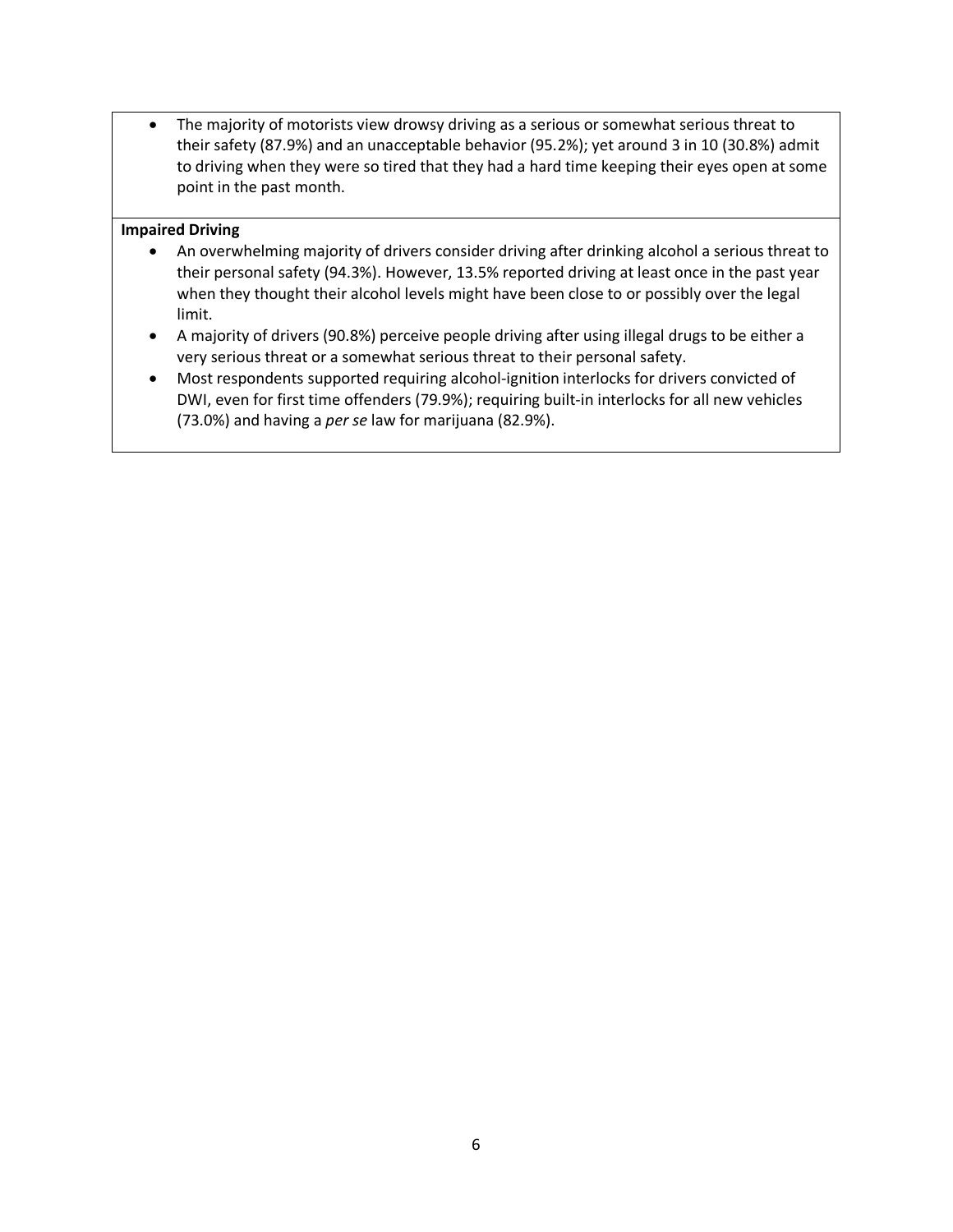#### *Sampling*

As with previous years, a sample of respondents ages 16 and older was recruited from KnowledgePanel®, an online research panel recruited and maintained by GfK. The panel consists of members of a representative sample of households that were recruited using standard probability-based random digit dial (RDD) and address-based sampling methods (GfK, 2013). The sampling frame includes all U.S. households reachable by telephone or by regular mail, irrespective of telephone or internet access or use. If a sampled household lacks internet access or an internet-capable computer, GfK provides internet access and a netbook computer at no cost to the household. Individuals not sampled by GfK cannot volunteer to join the panel. Because each individual respondent's probability of selection into the panel and probability of selection for a particular survey are known, statistics can be weighted to reflect the entire population from which the sample was drawn. Sampled panelists received an invitation to complete the survey, which was made available in English and Spanish. The survey was administered between October 14 and November 17, 2017.

Respondents ages 19 and older were sampled directly from the membership of the panel across the nine U.S. Census Bureau divisions, with a target of a minimum of 200 completed interviews per division. The questionnaire was sent to 3,927 panelists ages 19 and older of which 2,402 completed the questionnaire. Respondents ages 16-18 were recruited indirectly from a sample of panel members whose existing household information indicated that there were parents of at least one teen in this age range. Sampled parents were asked to confirm that they had an eligible teen, provide consent for the teen to be included in the survey and forward the survey to the teen. If a parent had more than one eligible teen, one was selected randomly by a computer algorithm. Invitations were sent to 3,396 parents of teens ages 16-18 and 972 respondents completed the questionnaire.

#### *Weighting*

The data were weighted according to a number of factors: (1) probability of selection for recruitment into KnowledgePanel, (2) probability of selection for this survey and (3) nonresponse at both stages. Weighting also aligned the characteristics of the respondents to those of the population of residents ages 16 or older from which the sample was drawn with respect to gender, age, race/Hispanic ethnicity, education, census region, metropolitan/non-metro status, number of people ages 16 and older in the household and household income using data from the U.S. Census Bureau's Current Population Survey (U.S. Census Bureau, 2016). All analyses were based on weighted data.

#### *Limitations*

The purpose of the Traffic Safety Culture Index (TSCI) is to estimate the prevalence of specific attitudes and behaviors among all drivers in the United States. However, the results of this survey may have some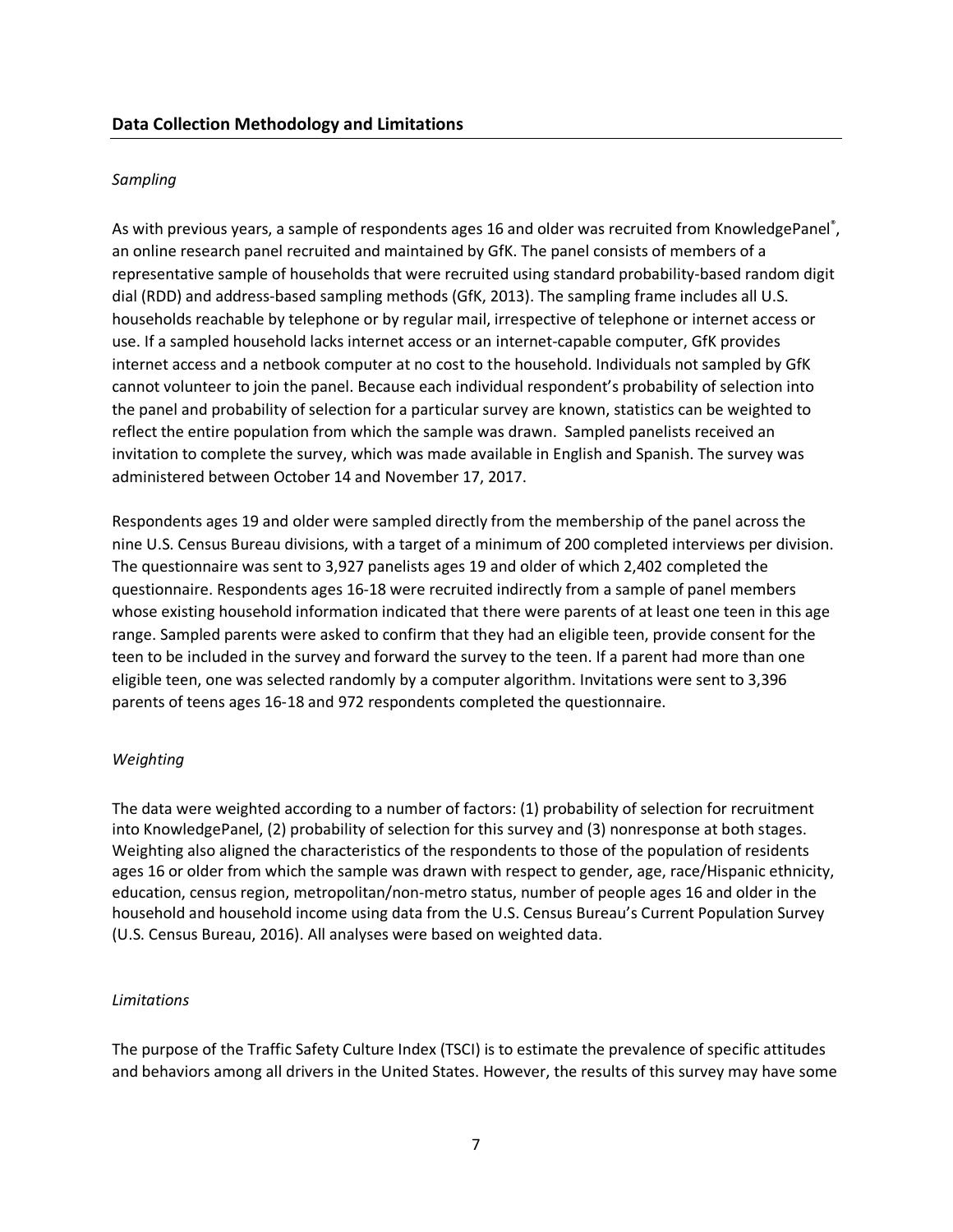deviation compared with the driving population due to sampling error and various possible sources of bias.

Sampling error reflects the extent to which estimates derived from a sample (e.g., this sample of 2,613 drivers) might be expected to differ from the results that would be obtained if the same data were collected from every member of the population (i.e., all drivers in the United States). The current results are reported at the 95% confidence level; thus, range estimates are provided that are expected to include the actual population value 95 times out of 100 when estimated from a sample of the same size and with the same design. The resulting margin of error varies depending on the number of respondents who answered a particular question as well as the distribution of the responses. Table 1 shows the approximate margin of error for illustrative examples of statistics derived from the entire sample; the margin of error would be larger for items with fewer respondents.

*Table 1. Approximate margin of error (in percentage points) for selected percentages, at the 95% confidence level*

| Percentages near | Approx. margin of error |
|------------------|-------------------------|
| 90 or 10         | ± 1.4                   |
| 80 or 20         | ±1.9                    |
| 70 or 30         | $+2.1$                  |
| 60 or 40         | ± 2.3                   |
| 50               | ± 2.3                   |

Due to the design of the panel and the stratification by census division and oversampling of respondents ages 16-18, the margin of error is larger in this survey than for a simple random sample of the same size. However, because the probability of the selection is known, the statistics are weighted to reflect the entire population from which the sample was drawn.

The margin of error reflects only the statistical variability associated with using the survey sample to draw inferences about the entire population. It does not reflect errors attributable to bias. Potential sources of bias in surveys include systematic non-coverage of certain segments of the population (e.g., people who cannot read in English nor in Spanish), nonresponse (i.e., eligible respondents who either cannot be contacted or refuse to participate), differences in respondents' understanding of survey questions or response options or deliberate misreporting of information (e.g., underreporting of behaviors that may be perceived as undesirable).

This report summarizes the main national-level results of the TSCI survey. The descriptive statistics provided in this report were calculated for respondents who reported having a valid driver's license and having driven in the past 30 days. This report will refer to these respondents as drivers. In addition, row percentages may not equal 100% because nonresponses and refusals were omitted on the tables. This report focuses on certain themes such as distracted driving, which includes cellphone use while driving and texting while driving; risky and aggressive behavior such as speeding and running red lights; drowsy driving and impaired driving behavior including alcohol-impaired driving and drug-impaired driving.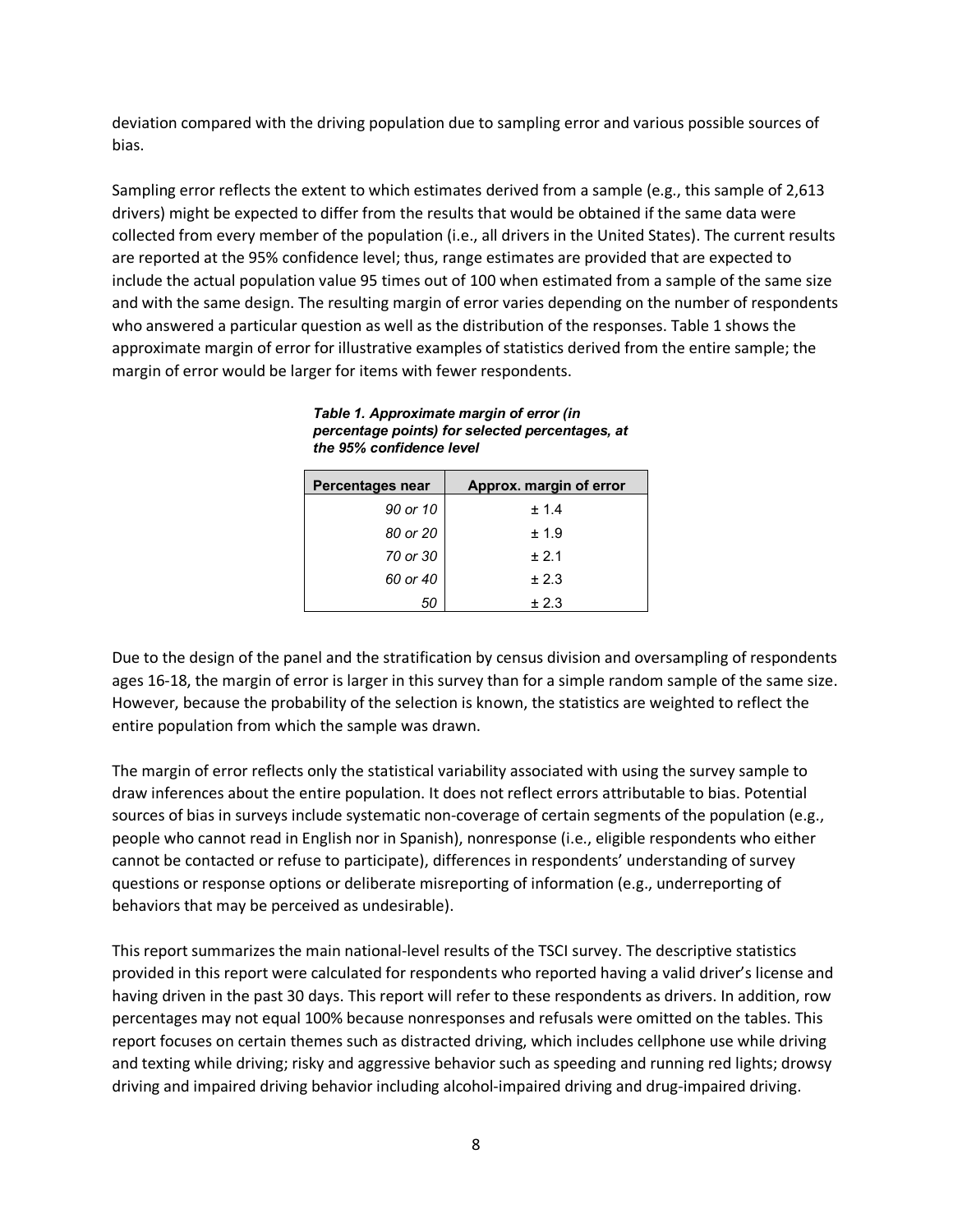#### **Overall Results**

The results of the 2017 TSCI study are presented in several sections. The first section covers the overall results related to the perceived magnitude and visibility of the problem, support of safety laws and acceptability of certain traffic behaviors, threats to personal safety and traffic-related behaviors. These are described in the context of three focus areas: 1) distracted driving, including cellphone use and texting or emailing, 2) risky and aggressive driving, which includes speeding and running red lights and 3) driving while drowsy or impaired by alcohol or other drugs. The remaining sections more closely examine the three focus areas considering relevant demographic factors such as age and sex. The discussion section presents a comparison of drivers' beliefs with their behaviors.

## **Personal Impact of Motor Vehicle Crashes**

A large portion of drivers have been affected in some way by a serious motor vehicle crash at some point in their lives. More than 1 in 5 drivers (21.4%) report having been involved in a motor vehicle crash in which someone had to go to the hospital, including 11.1% who have been seriously injured in a crash themselves. Nearly 1 in 3 drivers (31.6%) report having had a relative who was seriously injured or killed in a motor vehicle crash.

## **Perceived Magnitude of the Problem Compared With Three Years Ago**

Participants were asked to report how much of a problem certain traffic related issues are today, compared with three years ago. Traffic issues included traffic congestion, distracted driving, risky and aggressive driving and alcohol and drug use and driving. Participants were asked whether each issue was a much bigger issue today than three years ago, a somewhat bigger problem, about the same, a somewhat smaller issue or a much smaller issue.

When asked how much of a problem each traffic related issue is today compared with three years ago, most drivers (87.5%) perceive that distracted driving is a somewhat or much bigger problem today, with 11.1% perceiving it as the same as it was three years ago, as shown in Table 2. Moreover, distracted driving outpaced all other issues as a growing concern. It was followed by traffic congestion at 74.5%, aggressive drivers at 68.1%, drivers using drugs at 54.9% and drunk driving.

|                     | compared with three years ago. $(n-z, 0.13)$ |                                                      |                                    |                                                       |                                                   |  |  |  |  |
|---------------------|----------------------------------------------|------------------------------------------------------|------------------------------------|-------------------------------------------------------|---------------------------------------------------|--|--|--|--|
|                     | Much<br>bigger<br>problem<br>today<br>(%)    | <b>Somewhat</b><br>bigger<br>problem<br>today<br>(%) | <b>About</b><br>the<br>same<br>(%) | <b>Somewhat</b><br>smaller<br>problem<br>today<br>(%) | <b>Much</b><br>smaller<br>problem<br>today<br>(%) |  |  |  |  |
| Distracted drivers  | 63.9                                         | 23.6                                                 | 11.1                               | 0.5                                                   | 0.7                                               |  |  |  |  |
| Aggressive drivers  | 39.2                                         | 28.9                                                 | 29.6                               | 1.2                                                   | 0.9                                               |  |  |  |  |
| Drunk driving       | 22.2                                         | 21.2                                                 | 48.3                               | 6.8                                                   | 1.3                                               |  |  |  |  |
| Drivers using drugs | 29.5                                         | 25.4                                                 | 42.1                               | 2.0                                                   | 0.8                                               |  |  |  |  |
| Traffic congestion  | 41.1                                         | 33.4                                                 | 23.4                               | 0.9                                                   | 1.0                                               |  |  |  |  |

#### *Table 2. Please tell us how much of a problem each of the issues below is today compared with three years ago. (N=2,613)*

*Base: U.S. residents ages 16+ with a driver's license who reported driving in past 30 days, weighted to reflect U.S. population*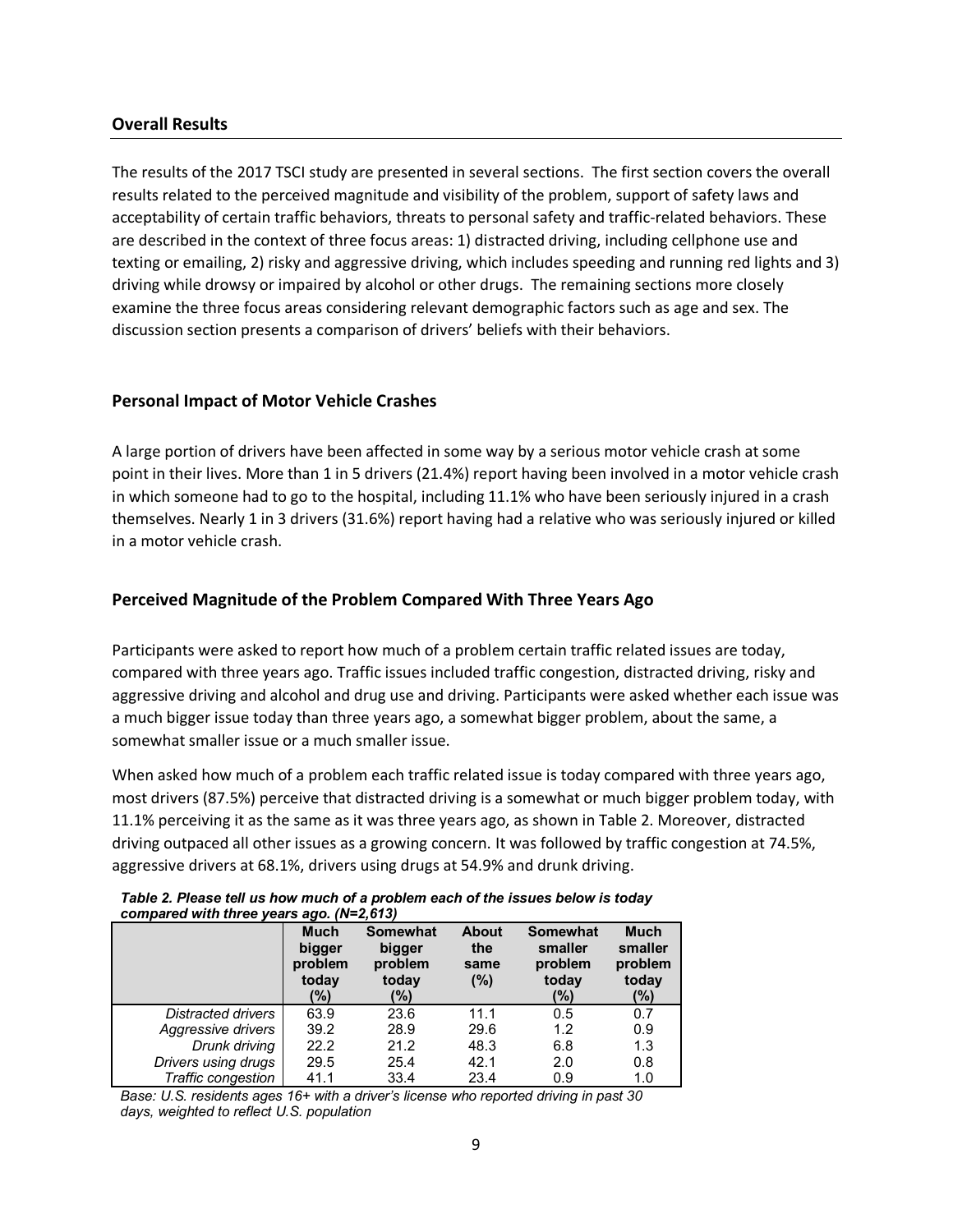Less than half of participants (43.4%) perceived drunk driving to be a much bigger problem or a somewhat bigger problem than three years ago. More than any other issue, drunk driving was considered to be most similar in problem magnitude as three years ago.

## **Visibility of Traffic Behaviors**

Drivers were asked how often they observed a certain driver behavior on the road within the last month. Drivers responded whether they saw the behavior regularly, fairly often, rarely, just once or never. Table 3 shows that the majority of drivers observe distracted driving often on the roads. More than 9 in 10 drivers (92.8%) report seeing drivers talking on cellphones regularly or fairly often while 84% of drivers report seeing drivers text messaging or emailing regularly or fairly often.

Speeding on freeways was the most visible behavior; 93.3% of respondents reported observing it regularly or fairly often. Speeding on residential streets was reported regularly or fairly often by 85.5% of respondents. Only 28.0% of drivers reported seeing drivers who appeared to be under the influence of drugs and alcohol. Fifty percent say they rarely saw this behavior while 16.3% never saw it in the previous month. Drowsy driving was not often observed by respondents in the previous month; 26.1% of drivers reported they saw it regularly or fairly often.

|                                                         | <b>Regularly</b> | Fairly | Rarely | Just | <b>Never</b> |
|---------------------------------------------------------|------------------|--------|--------|------|--------------|
|                                                         |                  | often  |        | once |              |
| Drivers talking on cellphones                           | 64.8             | 28.0   | 5.8    | 0.5  | 0.9          |
| Drivers text messaging or emailing                      | 48.9             | 35.1   | 11.3   | 1.4  | 3.1          |
| People driving aggressively                             | 42.6             | 40.9   | 13.1   | 1.6  | 1.5          |
| Drivers speeding on freeways                            | 65.5             | 27.8   | 4.6    | 0.6  | 1.2          |
| Drivers speeding on residential streets                 | 44.8             | 40.7   | 12.2   | 0.5  | 1.5          |
| Drivers running red lights                              | 20.0             | 31.5   | 35.5   | 5.6  | 7.2          |
| Drivers who appear to be drowsy                         | 6.0              | 20.1   | 51.7   | 4.2  | 17.7         |
| Drivers who appear to be under the influence of alcohol | 7.7              | 20.3   | 50.0   | 5.4  | 16.3         |
| and/or other drugs                                      |                  |        |        |      |              |

*Table 3. In the past month, how often have you seen the following behaviors on the road? (N=2,613)*

*Base: U.S. residents ages 16+ with a driver's license who reported driving in past 30 days, weighted to reflect U.S. population*

## **Support for Safety Countermeasures**

Regarding the support of specific safety countermeasures, the majority of drivers tend to support most traffic safety laws (Table 4). For example, 73.4% of drivers support laws against using hand-held cellphones while driving and 87.6% of drivers support a law against reading, typing and sending a text message while driving. There are a few exceptions, however, such as laws using cameras to automatically ticket drivers who drive more than 10 mph over the speed limit in a residential area, with a little more than half of drivers strongly or somewhat opposed to it. In addition, a law against using any type of cellphone (whether hand-held or hands-free), is relatively unpopular, with 58.4% of drivers opposing it.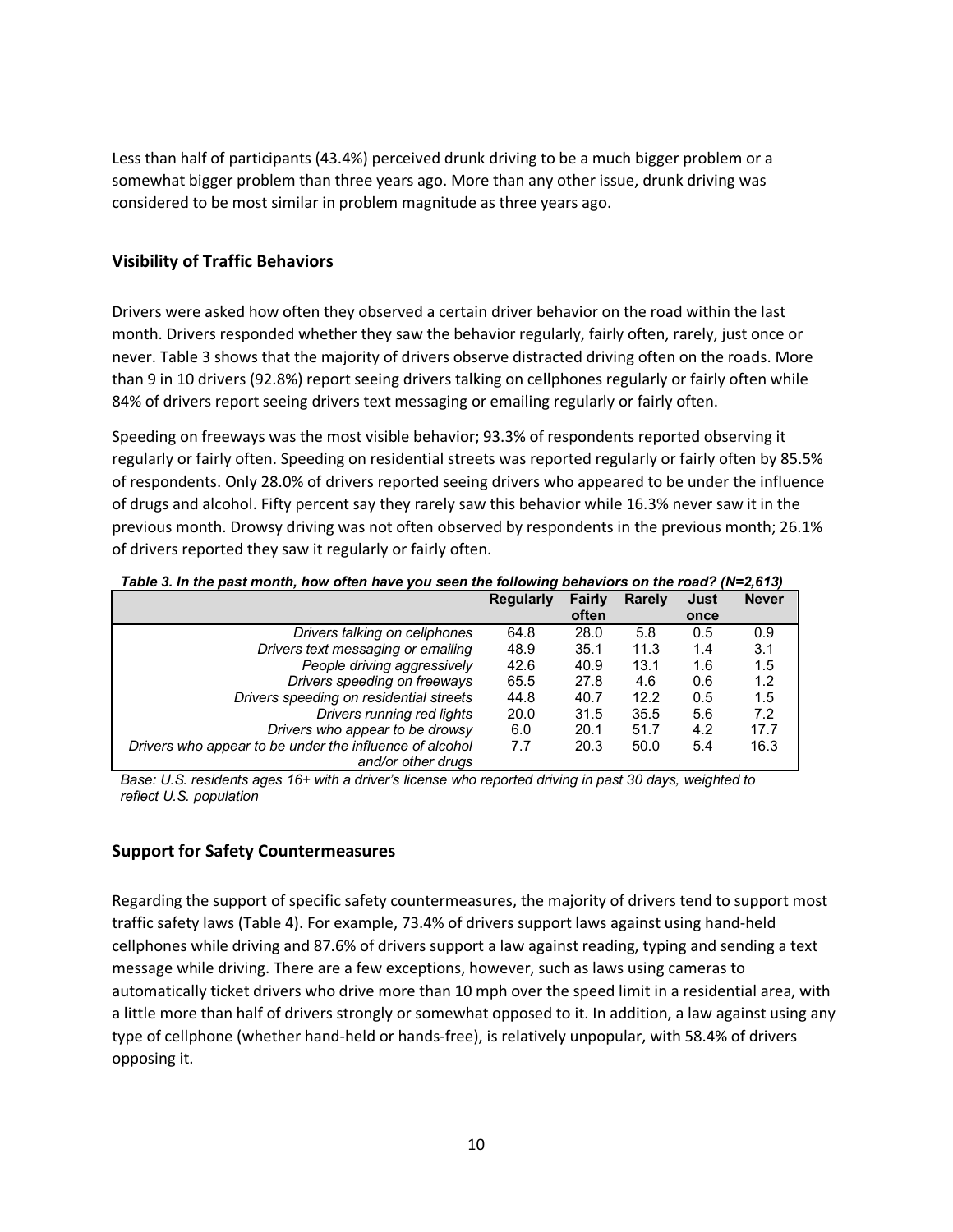|                                                                         | <b>Support</b><br>strongly | <b>Support</b><br>somewhat | <b>Oppose</b><br>somewhat | <b>Oppose</b><br>strongly |
|-------------------------------------------------------------------------|----------------------------|----------------------------|---------------------------|---------------------------|
|                                                                         | (%)                        | (%)                        | (%)                       | (%)                       |
| Having a law against reading, typing                                    | 61.6                       | 26.0                       | 8.2                       | $\overline{3.3}$          |
| or sending a text message or email                                      |                            |                            |                           |                           |
| while driving                                                           |                            |                            |                           |                           |
| Having a law against using a hand-                                      | 44.3                       | 29.1                       | 18.2                      | 7.7                       |
| held cellphone while driving, for all                                   |                            |                            |                           |                           |
| drivers regardless of their age<br>Having a law against using any type  | 20.3                       | 20.6                       | 32.2                      | 26.2                      |
| of cellphone while driving, hand-held                                   |                            |                            |                           |                           |
| or hands-free, for all drivers                                          |                            |                            |                           |                           |
| regardless of their age                                                 |                            |                            |                           |                           |
| Having a law requiring all drivers                                      | 50.5                       | 29.4                       | 14.5                      | 4.9                       |
| who have been convicted of DWI to                                       |                            |                            |                           |                           |
| use a device that won't let their car                                   |                            |                            |                           |                           |
| start if they have been drinking, even                                  |                            |                            |                           |                           |
| if it's their first time being convicted                                |                            |                            |                           |                           |
| of DWI                                                                  |                            |                            |                           |                           |
| Requiring all new cars to have a                                        | 45.4                       | 27.6                       | 16.4                      | 9.9                       |
| built-in technology that won't let the                                  |                            |                            |                           |                           |
| car start if the driver's alcohol level is                              |                            |                            |                           |                           |
| over the legal limit                                                    | 22.3                       |                            | 25.3                      |                           |
| Using cameras to automatically<br>ticket drivers who drive more than 10 |                            | 25.9                       |                           | 25.6                      |
| mph over the speed limit on                                             |                            |                            |                           |                           |
| residential streets                                                     |                            |                            |                           |                           |
| Using cameras to automatically                                          | 30.0                       | 29.1                       | 20.4                      | 19.8                      |
| ticket drivers who run red lights on                                    |                            |                            |                           |                           |
| residential streets                                                     |                            |                            |                           |                           |
| Having a law requiring all motorcycle                                   | 62.3                       | 19.9                       | 10.8                      | 6.3                       |
| riders to wear a helmet                                                 |                            |                            |                           |                           |
| Having a law making it illegal to                                       | 55.9                       | 27.0                       | 10.7                      | 5.7                       |
| drive with more than a certain                                          |                            |                            |                           |                           |
| amount of marijuana in your system                                      |                            |                            |                           |                           |
| Having a law against driving with no                                    | 37.8                       | 31.2                       | 21.2                      | 8.9                       |
| sleep in the past 24 hours                                              |                            |                            |                           |                           |
| Lowering the limit for a driver's blood                                 | 31.3                       | 32.4                       | 19.9                      | 16.0                      |
| alcohol concentration from 0.08 to                                      |                            |                            |                           |                           |
| $0.05$ g/dL $^a$                                                        |                            |                            |                           |                           |

*Table 4. How strongly do you support or oppose (N= 2,613)*

Base: U.S. residents ages 16+ with a driver's license who reported driving in past 30 days, weighted to reflect U.S. population

#### **Acceptability of Traffic Behaviors**

Participants were asked to report how acceptable each traffic related behavior is: completely acceptable, somewhat acceptable, somewhat unacceptable and completely unacceptable. Traffic behaviors identified were: talking on a hand-held phone while driving, talking on a hands-free phone while driving, reading a text or email message while driving, driving 15 mph over the speed limit on a freeway, driving 10 mph over the speed limit on a residential street, running a red light, driving without a seat belt, drowsy or fatigued driving, drunk driving and driving after using marijuana.

There are differences in the type of distracted behavior drivers deem as acceptable. Table 5 shows how acceptable each driving behavior is to drivers. More than 2 in 3 drivers (69.0%) see talking on a handsfree phone while driving as acceptable while only around a quarter (24.6%) of drivers see talking on a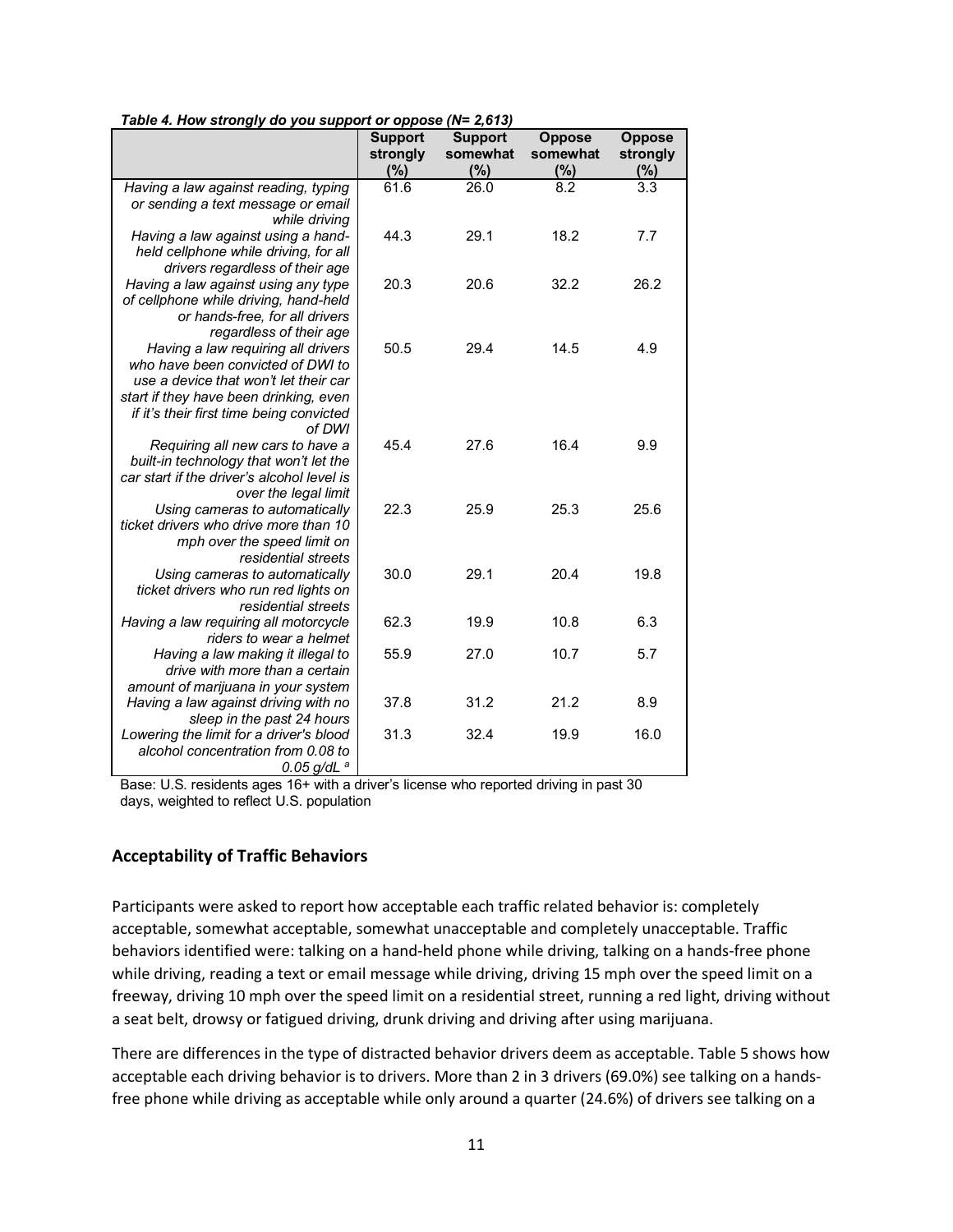hand-held cellphone as acceptable. With respect to texting and emailing while driving, only 6.8% of drivers consider reading a text or e-mailing while driving as acceptable and only 3.8% of drivers consider typing or sending a text message as acceptable.

|                                                                             | <b>Completely</b><br>acceptable<br>(%) | <b>Somewhat</b><br>acceptable<br>(%) | <b>Somewhat</b><br>unacceptable<br>$(\%)$ | <b>Completely</b><br>unacceptable<br>$(\%)$ |
|-----------------------------------------------------------------------------|----------------------------------------|--------------------------------------|-------------------------------------------|---------------------------------------------|
| Talk on a hand-held cellphone while                                         | 4.9                                    | 19.7                                 | 28.7                                      | 46.1                                        |
| driving                                                                     |                                        |                                      |                                           |                                             |
| Talk on a hands-free phone while                                            | 29.3                                   | 39.7                                 | 18.0                                      | 12.6                                        |
| driving                                                                     |                                        |                                      |                                           |                                             |
| Read a text message or email while                                          | 1.3                                    | 5.5                                  | 24.5                                      | 68.3                                        |
| driving                                                                     |                                        |                                      |                                           |                                             |
| Type or send text message or email                                          | 1.1                                    | 2.7                                  | 17.2                                      | 78.4                                        |
| while drivina                                                               |                                        |                                      |                                           |                                             |
| Drive 15 mph over the speed limit on a                                      | 4.3                                    | 19.6                                 | 33.5                                      | 42.0                                        |
| freeway                                                                     |                                        |                                      |                                           |                                             |
| Drive 10 mph over the speed limit on a<br>residential street                | 2.2                                    | 11.8                                 | 29.9                                      | 55.6                                        |
|                                                                             | 1.6                                    | 5.5                                  | 28.1                                      | 64.3                                        |
| Drive through a light that just turned<br>red, when they could have stopped |                                        |                                      |                                           |                                             |
| safely                                                                      |                                        |                                      |                                           |                                             |
| Drive without wearing their seat belt                                       | 5.1                                    | 8.4                                  | 22.4                                      | 63.7                                        |
| Drive when they're so sleepy that they                                      | 1.5                                    | 2.9                                  | 20.3                                      | 74.9                                        |
| have trouble keeping their eyes open                                        |                                        |                                      |                                           |                                             |
| Drive after drinking alcohol                                                | 1.0                                    | 4.8                                  | 19.3                                      | 74.4                                        |
| Drive after smoking or using marijuana                                      | 2.3                                    | 8.0                                  | 23.3                                      | 65.8                                        |

*Table 5. How acceptable do you, personally, feel it is for a driver to…? (N=2,613)*

Base: U.S. residents ages 16+ with a driver's license who reported driving in past 30 days, weighted to reflect U.S. population

There are also differences in the level of acceptability based on the location where speeding occurs. For example, around a quarter (23.9%) of drivers deem driving 15 mph over the speed limit on a freeway as acceptable but only 14.0% of drivers deem driving 10 mph over the speed limit in a residential street as acceptable.

The acceptability of impaired driving also varies by the type or source of impairment. Only 5.8% of drivers deem driving after drinking alcohol as an acceptable behavior while 10.3% of drivers see driving after smoking or using marijuana as completely or somewhat acceptable.

## **Threats to Personal Safety**

Participants were asked how much of a threat to their personal safety certain traffic behaviors are. Traffic related behaviors included drivers talking on cellphones, text messaging or emailing, driving after drinking alcohol, driving aggressively, speeding on freeways and on residential streets, running red lights, driving while sleepy or fatigued and driving after using drugs, whether prescription or illegal ones. Based on driver responses for each year, a large majority of drivers sees each traffic related behavior as a threat to their personal safety.

In terms of impaired driving, drivers overall perceive people driving after using prescription drugs as considerably less threatening to their personal safety than people driving after using illegal drugs (Table 6). A little more than 3 out of 4 (78.1%) drivers perceive people driving after using prescription drugs as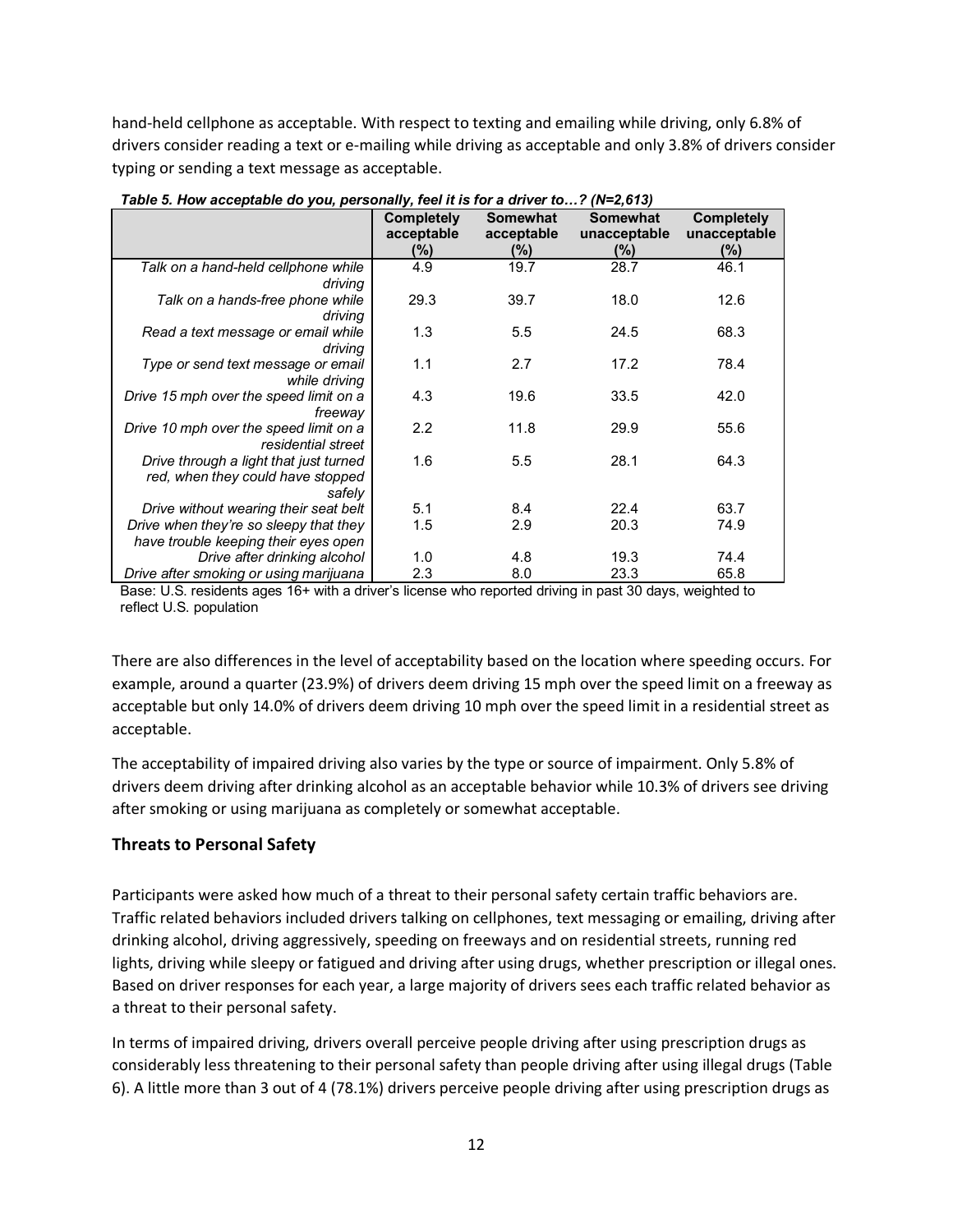a very serious or somewhat serious threat to their personal safety, while around 9 in 10 (90.8%) perceive people driving after using illegal drugs as a very serious or somewhat serious threat to their personal safety.

|                                               | Very<br>serious<br>threat<br>(%) | <b>Somewhat</b><br>serious<br>threat<br>(%) | <b>Minor</b><br>threat<br>(%) | Not a<br>threat at<br>all<br>(%) |
|-----------------------------------------------|----------------------------------|---------------------------------------------|-------------------------------|----------------------------------|
| Drivers talking on cellphones                 | 57.5                             | 30.2                                        | 11.5                          | 0.7                              |
| Drivers text messaging or emailing            | 77.6                             | 19.2                                        | 2.8                           | 0.2                              |
| People driving aggressively                   | 58.3                             | 33.2                                        | 7.6                           | 0.7                              |
| Drivers speeding on freeways                  | 44.9                             | 34.4                                        | 18.5                          | 1.9                              |
| Drivers speeding on residential streets       | 55.1                             | 33.1                                        | 10.6                          | 1.0                              |
| Drivers running red lights                    | 66.2                             | 25.2                                        | 7.8                           | 0.7                              |
| Sleepy drivers                                | 54.9                             | 33                                          | 11.1                          | 0.8                              |
| People driving after drinking alcohol         | 73.5                             | 20.8                                        | 5.0                           | 0.5                              |
| People driving after using illegal drugs      | 68.2                             | 22.6                                        | 8.2                           | 0.8                              |
| People driving after using prescription drugs | 42.5                             | 35.6                                        | 19.2                          | 2.5                              |

*Table 6. How much of a threat to your personal safety are ...? (N=2,613)*

Base: U.S. residents ages 16+ with a driver's license who reported driving in past 30 days, weighted to reflect U.S. population

Drivers text messaging or emailing is the most cited threat to personal safety among drivers with 96.8% saying that it is a very serious threat or a somewhat serious threat. The percentage of respondents who said text messaging or emailing while driving is a serious threat exceeds the percentage who consider driving after drinking alcohol a serious threat (94.3%).

## **Traffic Related Behaviors in the Past 30 Days**

Drivers were asked to report how often they engaged in any risky driving behaviors in the past 30 days. Behaviors that were asked about included talking on a hand-held phone while driving, talking on a hands-free phone while driving, reading a text or email message while driving, driving 15 mph over the speed limit on a freeway, driving 10 mph over the speed limit on a residential street, running a red light, driving without a seat belt, drowsy or fatigued driving, drunk driving and driving after using marijuana. Participants were asked whether they did this regularly, fairly often, rarely, just once or never.

Despite perceived threats and lower levels of acceptance, a considerable proportion of drivers still admit to engaging in these behaviors. Table 7 shows how often drivers engaged in different behaviors in the previous 30 days. A little more than 60 percent of drivers reported talking on a hands-free phone while driving in the past month while almost half (49.2%) reported talking on a hand-held phone. Forty-five percent of drivers read a text or email message while driving and 34.6% typed or sent a text message or email. Comparatively, the percentage of drivers who drove without seat belts in the previous month was low (18.5%).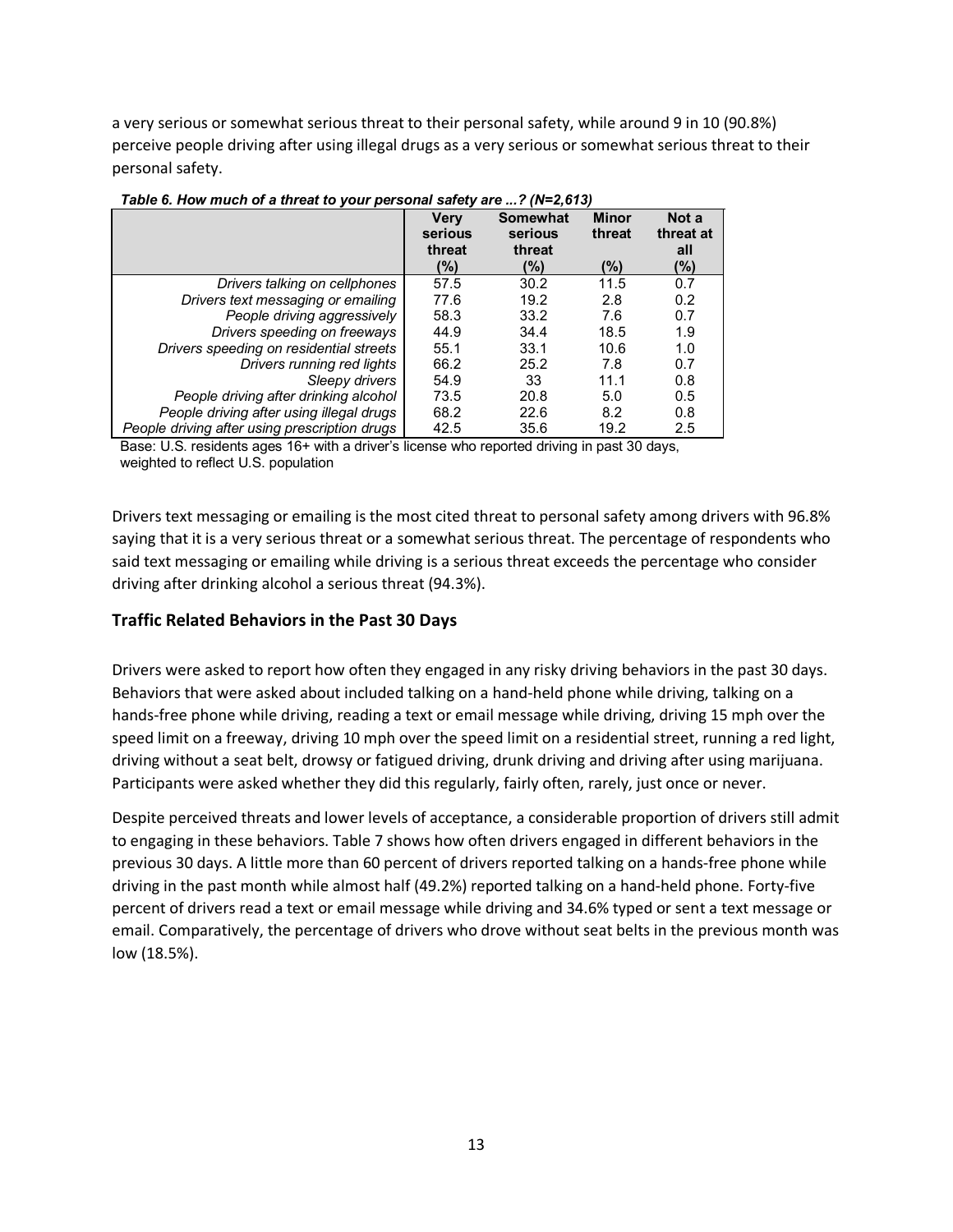|                                                                     | <b>Regularly</b> | <b>Fairly</b> | Rarely | Just   | <b>Never</b> |
|---------------------------------------------------------------------|------------------|---------------|--------|--------|--------------|
|                                                                     |                  | often         |        | once   |              |
|                                                                     | (%)              | (%)           | (%)    | $(\%)$ | $(\%)$       |
| Read a text message or email while you were driving                 | 3.6              | 9.5           | 23.5   | 8.4    | 54.7         |
| Typed or sent a text message or email while you were driving        | 3.2              | 6.8           | 19.2   | 5.4    | 64.9         |
| Talked on a hand-held phone while you were driving                  | 4.5              | 9.3           | 26.9   | 8.5    | 50.7         |
| Talked on a hands-free phone while you were driving                 | 13.8             | 20.9          | 21.3   | 4.4    | 39.3         |
| Driven 15 mph over the speed limit on a freeway                     | 4.9              | 13.9          | 25.6   | 6.0    | 49.6         |
| Driven 10 mph over the speed limit on a residential street          | 3.5              | 9.4           | 27.8   | 6.8    | 52.2         |
| Driven through a light that had just turned red when you could have | 1.9              | 3.1           | 22.7   | 15     | 57.1         |
| stopped safely                                                      |                  |               |        |        |              |
| Driven without wearing your seat belt                               | 3.3              | 3.5           | 8.9    | 2.8    | 81.2         |
| Driven when you were so tired that you had a hard time keeping      | 1.3              | 2.9           | 16.8   | 9.9    | 69.1         |
| your eyes open                                                      |                  |               |        |        |              |

*Table 7. In the past 30 days, how often have you…? (N=2,613)*

Base: U.S. residents ages 16+ with a driver's license who reported driving in past 30 days, weighted to reflect U.S. population

#### **Distracted Driving**

Distracted driving behaviors, including hand-held and hand-free cellphone use and texting or emailing, are fairly widespread. As shown in Table 8, in the 30 days prior to the survey, 60.5% of drivers talked on a hands-free cellphone, 49.1% talked on a hand-held cellphone, 44.9% of drivers read a text message or email while driving and 34.6% of drivers typed or sent a text message or email while driving.

|           |             | Talked on a<br>hands-free<br>cellphone<br>(%) | Talked on a<br>hand-held<br>cellphone<br>(%) | <b>Read a text</b><br>message or<br>email<br>(%) | Typed/sent a<br>text message<br>or email<br>(%) |
|-----------|-------------|-----------------------------------------------|----------------------------------------------|--------------------------------------------------|-------------------------------------------------|
|           | All drivers | 60.5                                          | 49.1                                         | 44.9                                             | 34.6                                            |
|           | 16-18       | 53.1                                          | 51.1                                         | 52.0                                             | 37.9                                            |
|           | 19-24       | 66.2                                          | 57.3                                         | 54.9                                             | 42.3                                            |
|           | 25-39       | 66.9                                          | 55.4                                         | 62.2                                             | 55.0                                            |
| Age group | 40-59       | 64.4                                          | 50.5                                         | 48.2                                             | 35.6                                            |
|           | 60-74       | 53.2                                          | 40.6                                         | 24.5                                             | 13.9                                            |
|           | $75+$       | 33.7                                          | 35.2                                         | 11.4                                             | 7.2                                             |
|           | Male        | 60.8                                          | 51.0                                         | 44.2                                             | 32.9                                            |
| Gender    | Female      | 60.3                                          | 47.3                                         | 45.7                                             | 36.2                                            |

*Table 8. Proportion of drivers who reported distracted driving behaviors at least once in the past 30 days (N= 2,613)*

Base: U.S. residents ages 16+ with a driver's license who reported driving in past 30 days, weighted to reflect U.S. population

#### *Cellphone Use*

Most drivers consider using a cellphone while driving and texting or emailing while driving to be a threat to their safety. Among participants, 87.7% considered drivers talking on cellphones to be a very serious or somewhat serious threat. Table 9 presents the proportion of drivers by age and sex who see distracted driving as a threat. There were gender differences in the perceived threat of using a phone while driving. Nearly 9 in 10 females (90.8%) considered phone use while driving as a somewhat or very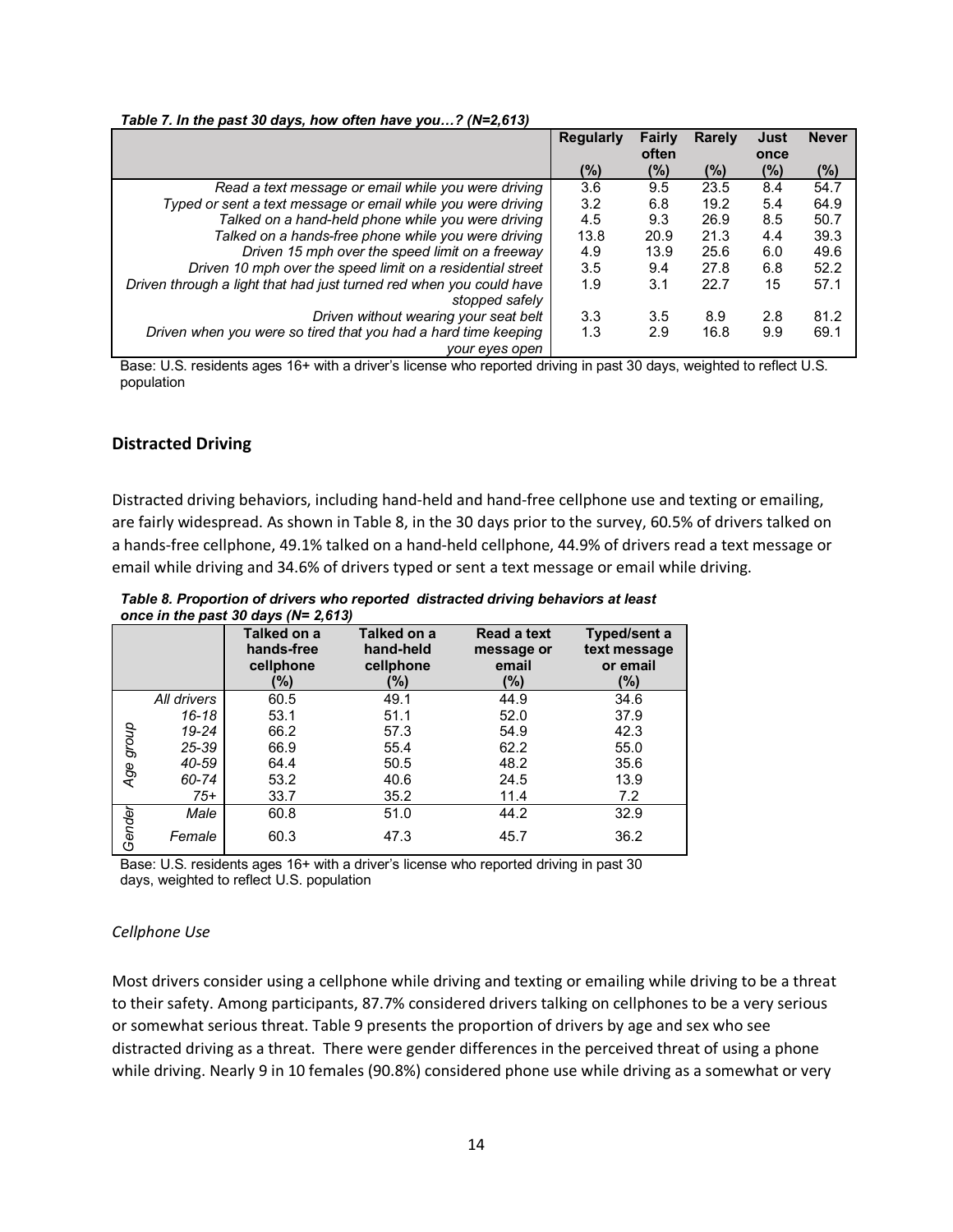serious threat to their personal safety while 84.4% of males considered it a somewhat or very serious threat.

|           |             | Drivers talking on cellphones | Drivers text messaging or<br>emailing |
|-----------|-------------|-------------------------------|---------------------------------------|
|           |             | (%)                           | (%)                                   |
|           | All drivers | 87.7                          | 96.8                                  |
|           | 16-18       | 83.1                          | 95.7                                  |
|           | 19-24       | 76.3                          | 94.3                                  |
| Age group | 25-39       | 84.4                          | 96.0                                  |
|           | 40-59       | 87.9                          | 97.6                                  |
|           | 60-74       | 92.7                          | 97.6                                  |
|           | $75+$       | 94.3                          | 95.1                                  |
|           | Male        | 84.4                          | 95.6                                  |
| Gender    | Female      | 90.8                          | 97.9                                  |

*Table 9. Proportion of drivers who reported perceiving distracted driving behaviors as a somewhat or very serious threat (N= 2,613)*

Base: U.S. residents ages 16+ with a driver's license who reported driving in past 30 days, weighted to reflect U.S. population

Although cellphone usage was reported as a prevalent threat to personal safety, there were differences in the level of acceptability across modes of voice calling. Table 10 illustrates the proportion of drivers who found certain potentially distracting behaviors as acceptable while driving. More than 2 out of 3 drivers (69.0%) considered it completely or somewhat acceptable to talk on a hands-free phone while driving while only 24.6% indicated that it is acceptable to talk on a hand-held cellphone while driving.

|           |             | <b>Read a text</b><br>message or<br>email while<br>driving<br>(%) | Type or send a<br>text message or<br>email while<br>driving<br>(%) | Talk on a hand-<br>held cellphone<br>while driving<br>(%) | Talk on a hands-<br>free phone while<br>driving<br>$(\% )$ |
|-----------|-------------|-------------------------------------------------------------------|--------------------------------------------------------------------|-----------------------------------------------------------|------------------------------------------------------------|
|           | All drivers | 6.8                                                               | 3.9                                                                | 24.6                                                      | 69.0                                                       |
|           | $16 - 18$   | 11.0                                                              | 6.4                                                                | 34.2                                                      | 78.9                                                       |
|           | 19-24       | 7.8                                                               | 3.4                                                                | 24.7                                                      | 72.1                                                       |
|           | 25-39       | 12.1                                                              | 6.2                                                                | 32.6                                                      | 71.4                                                       |
| Age group | 40-59       | 5.3                                                               | 3.2                                                                | 26.1                                                      | 72.2                                                       |
|           | 60-74       | 3.5                                                               | 2.3                                                                | 16.2                                                      | 63.5                                                       |
|           | $75+$       | 1.7                                                               | 2.8                                                                | 5.7                                                       | 49.6                                                       |
|           | Male        | 8.5                                                               | 4.5                                                                | 25.3                                                      | 70.0                                                       |
| Gender    | Female      | 5.2                                                               | 3.3                                                                | 24.0                                                      | 68.0                                                       |

*Table 10. Proportion of drivers who rated distracted driving behaviors as completely or somewhat acceptable (N= 2,613)*

Base: U.S. residents ages 16+ with a driver's license who reported driving in past 30 days, weighted to reflect U.S. population

These outcomes mirror the trend in how much drivers support or oppose having laws against cellphone use. For example, 73.4% of drivers supported laws against a hand-held cellphone while driving; however, only 40.9% of drivers supported laws against using any type of cellphone, whether hand-held or hands-free (see Table 4).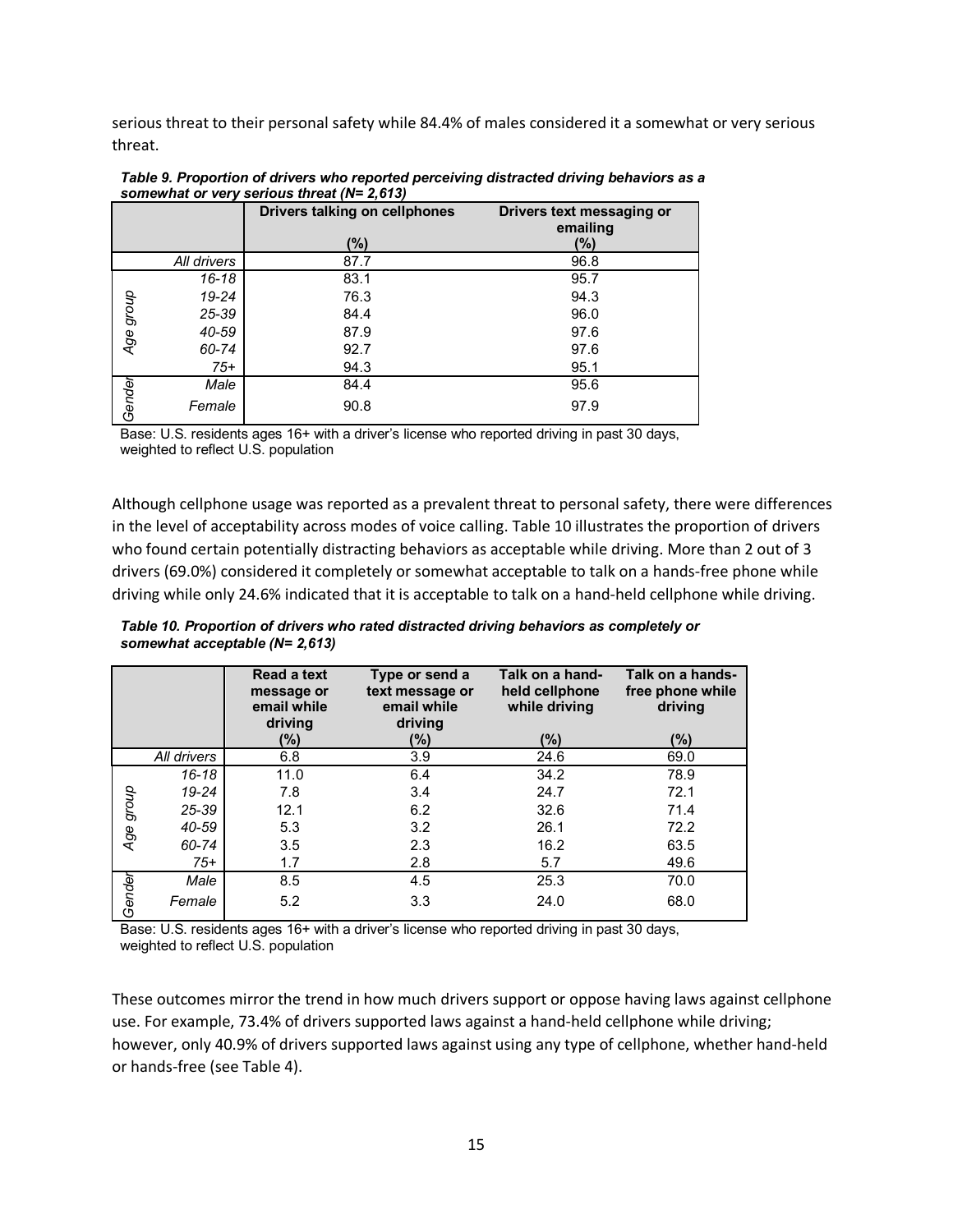#### *Text Messaging and Emailing*

Most drivers (96.8%) consider text messaging or emailing as a bigger threat than drivers talking on cellphones (87.7%) (Table 9). The level of perceived threat mirrors what drivers believe is acceptable, with 6.8% of drivers saying that reading a text message or email while driving is acceptable and only 3.9% of drivers saying that typing a text message or emailing while driving is acceptable (Table 10). When asked whether they strongly support or oppose legislation against reading, typing or sending a text message or email while driving, an overwhelming 87.6% support it with 61.6% strongly supporting it (Table 4).

Despite this belief in acceptability and perceived threat regarding reading and writing text messages and emails while driving, 44.9% of drivers admitted to reading a text message or email while driving in the 30 days prior to the survey and 34.6% typed or sent a text or email (Table 8).

Self-reported beliefs about acceptance and threats and self-reported behavior about texting and emailing while driving varies by age and sex. Table 8 shows that those ages 25-39 have the highest proportion who report they have read text messages or emails while driving (62.2%) and typed/sent text messages while driving (55.0%). Drivers ages 19-24 follow closely behind with 54.9% and 42.3%, respectively. Drivers ages 75 and older, by a wide margin, have the lowest proportion of drivers who read texts or emails (11.4%) or type or send texts or emails (7.2%) while driving. A higher percentage of females (36.2%) report typing or sending text messages or emails than males (32.9%).

## **Risky and Aggressive Driving Behaviors**

Around 2 in 3 drivers (68.1%) perceive that aggressive driving is a much bigger or somewhat bigger problem today than it was three years ago (Table 2), with 91.5% of all drivers saying that people driving aggressively pose a threat to their personal safety (Table 6).

## *Speeding*

Speeding on freeways and residential streets is prevalent. About half of drivers (50.3%) reported driving 15 mph over the speed limit on a freeway, with 18.8% reporting that they did it fairly often to regularly in the past month. Table 11 shows the proportion of drivers who, at least once within the past 30 days, engaged in certain behaviors including speeding, driving through a red light or driving without a seat belt.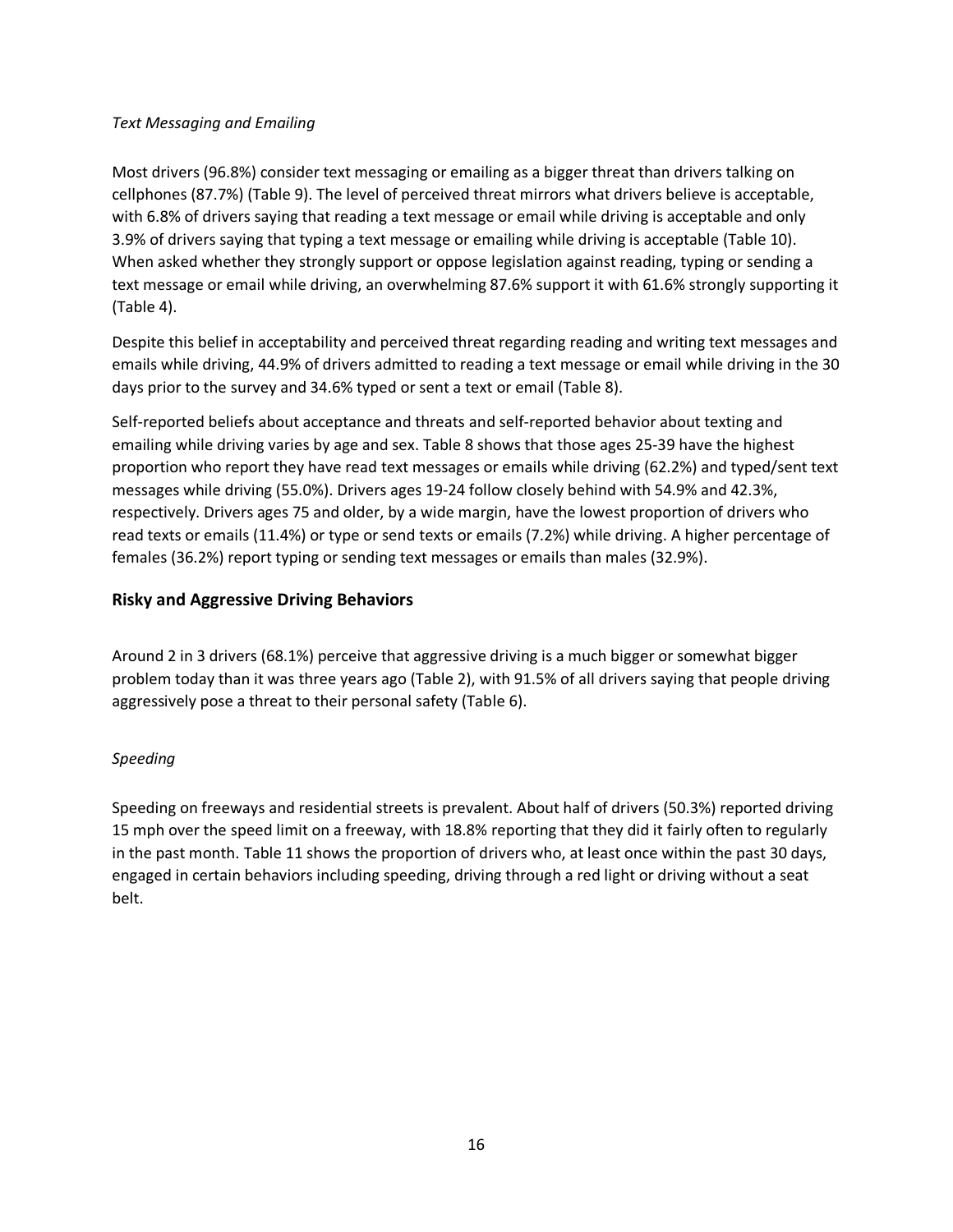|           |             | Drove 15 mph<br>over the<br>speed limit on<br>a freeway | Drove 10 mph<br>over the<br>speed limit on<br>a residential<br>street | Drove through<br>a light that<br>had just<br>turned red<br>when you<br>could have<br>stopped safely | <b>Drove without</b><br>wearing your<br>seat belt |
|-----------|-------------|---------------------------------------------------------|-----------------------------------------------------------------------|-----------------------------------------------------------------------------------------------------|---------------------------------------------------|
|           |             | (%)                                                     | $(\%)$                                                                | (%)                                                                                                 | (%)                                               |
|           | All drivers | 50.3                                                    | 47.6                                                                  | 42.7                                                                                                | 18.6                                              |
|           | $16 - 18$   | 38.1                                                    | 49.7                                                                  | 34.0                                                                                                | 11.9                                              |
|           | 19-24       | 54.5                                                    | 52.7                                                                  | 45.6                                                                                                | 18.6                                              |
|           | 25-39       | 55.3                                                    | 53.2                                                                  | 43.9                                                                                                | 26.0                                              |
| Age group | 40-59       | 50.3                                                    | 46.0                                                                  | 43.5                                                                                                | 17.5                                              |
|           | 60-74       | 46.4                                                    | 42.6                                                                  | 41.8                                                                                                | 13.5                                              |
|           | $75+$       | 45.0                                                    | 44.9                                                                  | 37.8                                                                                                | 15.3                                              |
|           | Male        | 54.1                                                    | 50.2                                                                  | 45.4                                                                                                | 21.4                                              |
| Gender    | Female      | 46.7                                                    | 45.1                                                                  | 40.2                                                                                                | 15.9                                              |

*Table 11. Proportion of drivers who reported behaviors at least once in the past 30 days (N= 2,613)*

Base: U.S. residents ages 16+ with a driver's license who reported driving in past 30 days, weighted to reflect U.S. population

Additionally, 47.6% reported driving 10 mph over the speed limit in a residential area, with 12.9% indicating that they did it fairly often or regularly, over the past 30 days.

Despite the high proportion of individuals who drive over the speed limit, the proportion of individuals who deem this behavior acceptable is relatively small (Table 12). Only 23.9% of drivers believe that driving 15 mph over the speed limit on a freeway is completely or somewhat acceptable and a smaller proportion of people (14.0%) deem driving 10 mph over the speed limit on a residential street to be acceptable.

*Table 12. Proportion of drivers who rated risky driving behaviors as completely or somewhat acceptable (N= 2,613)*

|           |             | Driving 15 mph<br>over the speed<br>limit on a<br>freeway | Driving 10 mph<br>over the speed<br>limit on a<br>residential street | <b>Driving without</b><br>wearing a seat<br>belt | <b>Driving through</b><br>a light that just<br>turned red when<br>they could have<br>stopped |
|-----------|-------------|-----------------------------------------------------------|----------------------------------------------------------------------|--------------------------------------------------|----------------------------------------------------------------------------------------------|
|           |             | (%)                                                       | (%)                                                                  | (%)                                              | $(\%)$                                                                                       |
|           | All drivers | 23.9                                                      | 14.0                                                                 | 13.5                                             | 7.1                                                                                          |
|           | $16 - 18$   | 23.7                                                      | 18.2                                                                 | 10.5                                             | 7.3                                                                                          |
|           | 19-24       | 30.2                                                      | 16.4                                                                 | 9.1                                              | 7.5                                                                                          |
|           | 25-39       | 29.5                                                      | 18.5                                                                 | 16.6                                             | 9.8                                                                                          |
| Age group | 40-59       | 22.9                                                      | 14.0                                                                 | 15.3                                             | 6.4                                                                                          |
|           | 60-74       | 20.1                                                      | 9.4                                                                  | 10.2                                             | 5.4                                                                                          |
|           | $75+$       | 13.0                                                      | 7.3                                                                  | 6.7                                              | 4.4                                                                                          |
|           | Male        | 26.5                                                      | 15.8                                                                 | 16.8                                             | 6.5                                                                                          |
| Gender    | Female      | 21.4                                                      | 12.4                                                                 | 10.5                                             | 7.6                                                                                          |

Base: U.S. residents ages 16+ with a driver's license who reported driving in past 30 days, weighted to reflect U.S. population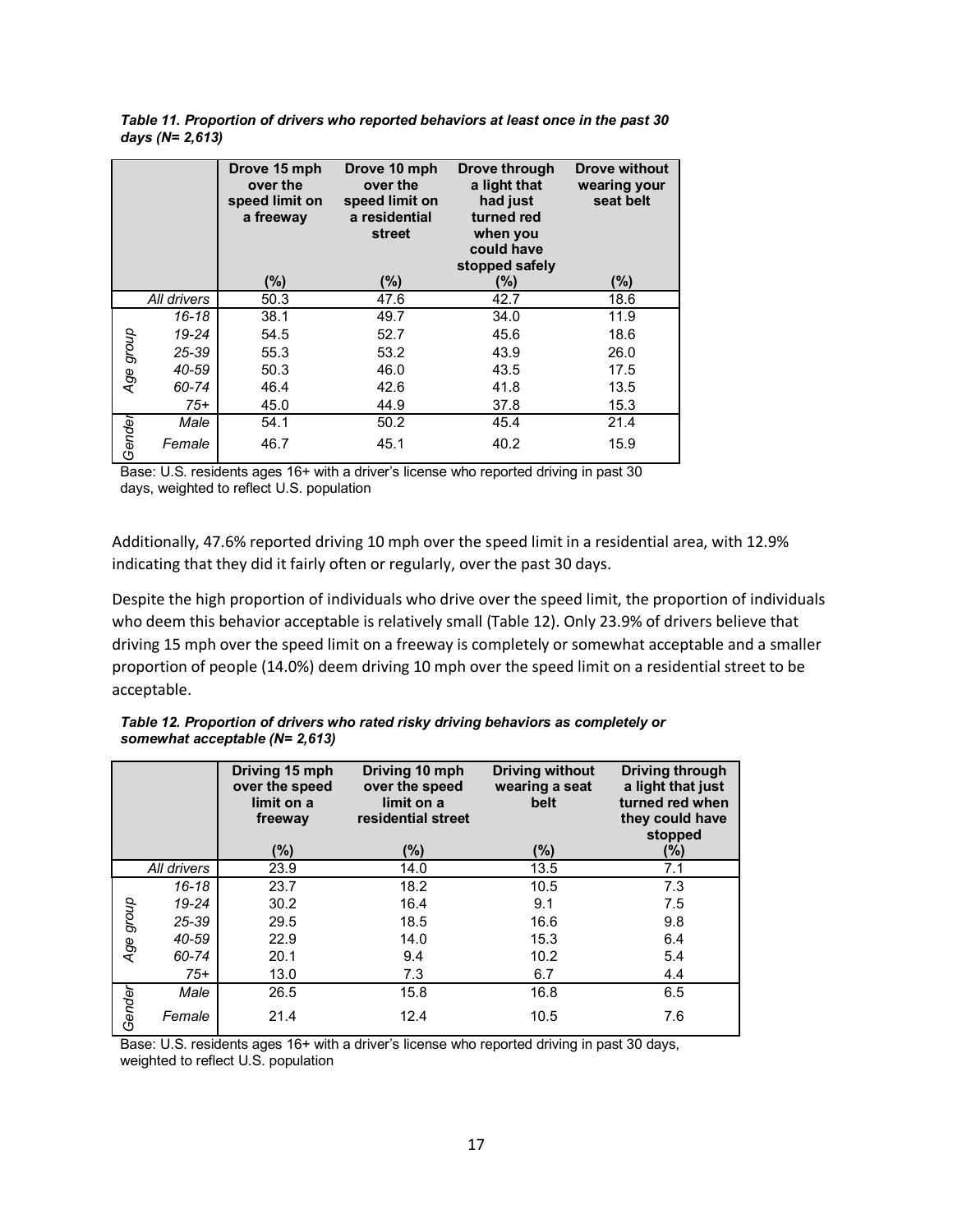Table 13 shows that majority of drivers, around 4 in 5 (79.3%), indicated that drivers speeding on freeways pose a very serious or somewhat serious threat to their safety, while a greater percentage (88.2%) indicated that they see drivers speeding on residential streets as a very serious or somewhat serious threat to their personal safety.

|           |             | People driving<br>aggressively | <b>Drivers speeding</b><br>on freeways | <b>Drivers speeding</b><br>on residential<br><b>streets</b> | <b>Drivers running</b><br>red lights |
|-----------|-------------|--------------------------------|----------------------------------------|-------------------------------------------------------------|--------------------------------------|
|           |             | (%)                            | (%)                                    | (%)                                                         | (%)                                  |
|           | All drivers | 91.5                           | 79.3                                   | 88.2                                                        | 91.4                                 |
|           | 16-18       | 90.6                           | 76.7                                   | 85.4                                                        | 91.7                                 |
|           | 19-24       | 94.0                           | 66.8                                   | 88.7                                                        | 86.6                                 |
|           | 25-39       | 90.2                           | 77.8                                   | 87.8                                                        | 92.6                                 |
| Age group | 40-59       | 91.2                           | 79.1                                   | 88.7                                                        | 91.2                                 |
|           | 60-74       | 93.3                           | 83.4                                   | 89.0                                                        | 91.6                                 |
|           | $75+$       | 90.5                           | 84.5                                   | 84.8                                                        | 90.0                                 |
|           | Male        | 87.9                           | 71.5                                   | 85.0                                                        | 89.1                                 |
| Gender    | Female      | 94.9                           | 86.6                                   | 91.3                                                        | 93.6                                 |

*Table 13. Proportion of drivers who reported perceiving risky driving behaviors as a somewhat or very serious threat (N= 2,613)*

Base: U.S. residents ages 16+ with a driver's license who reported driving in past 30 days, weighted to reflect U.S. population

The proportion of drivers who support having cameras automatically ticket drivers who speed more than 10 mph in a residential setting is only a fraction of those who see the behavior as a personal threat. Only 48.2% of drivers either strongly support or somewhat support using cameras to automatically ticket people driving more than 10 mph in a residential setting (Table 4).

Across sex and age, there are differences in self-reported beliefs about acceptance, threats and selfreported behavior regarding speeding. Table 12 shows that drivers ages 25-39 have the second highest proportion of drivers who consider speeding on freeways to be acceptable (29.5%) and the highest proportion of drivers who deem speeding on residential streets to be acceptable (18.5%). Not surprisingly, this age group also has the highest proportion of drivers who admit to speeding 15 mph over the speed limit on a freeway (55.3%) and of drivers who drive 10 mph over the speed limit on a residential road (53.2%, see Table 11). In both cases, drivers ages 75 and older were less likely to deem speeding as acceptable: Only 13.0% believed that driving 15 mph over the speed limit on freeways is acceptable and only 7.3% believed that it is acceptable to drive 10 mph over the limit on residential roads (see Table 12).

Males were more likely to find speeding on both freeways (26.5%) and residential roads (15.8%) acceptable than females, of whom 21.4% found speeding on freeways acceptable and 12.4% found speeding on residential roads acceptable (see Table 12). In turn, the percentage of males who report speeding on freeways (54.1%) is higher than for females (46.7%). This also holds true for speeding on residential roads with half of male drivers (50.2%) reporting doing so compared with 45.1% of female drivers (Table 11).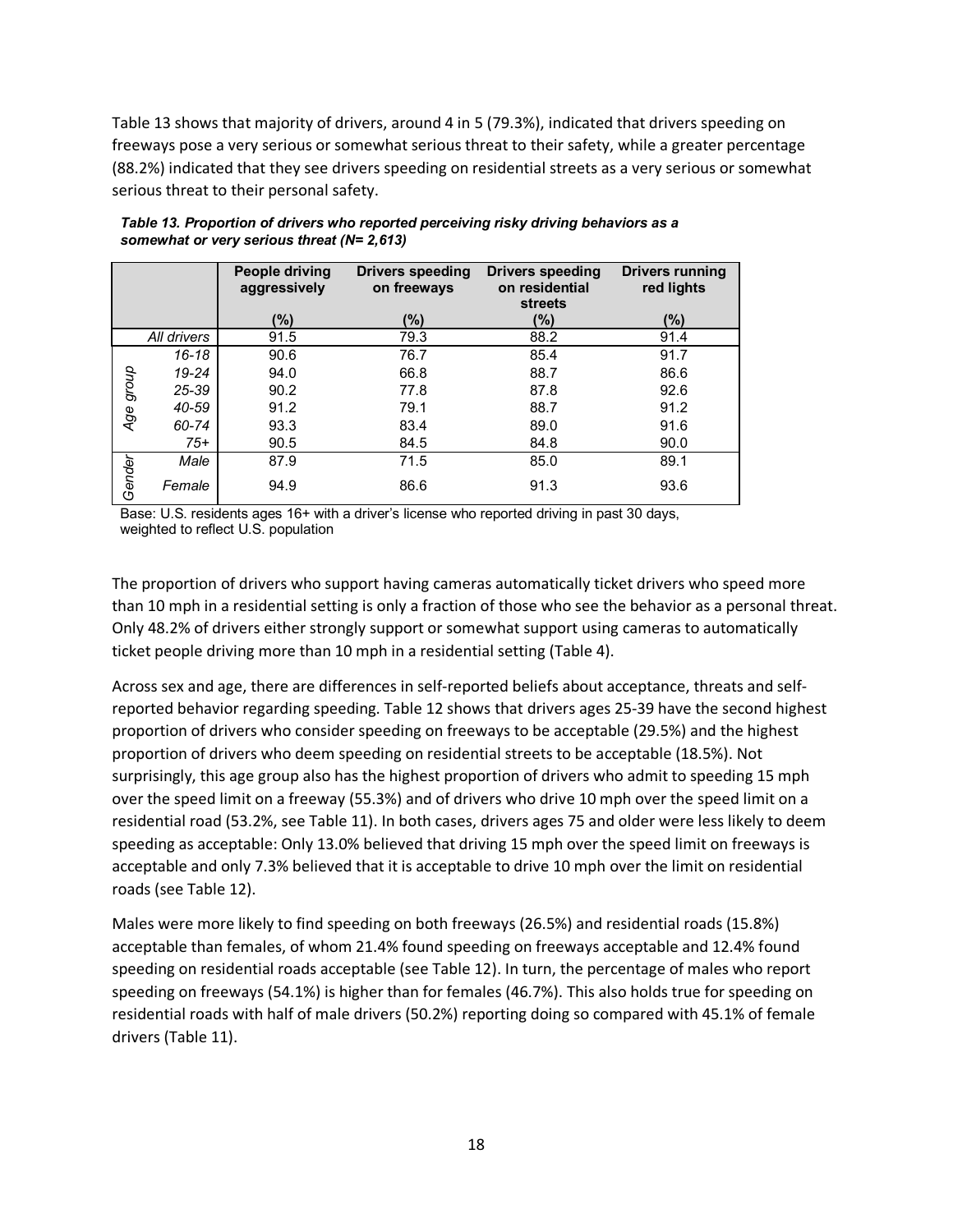#### *Red-Light Running*

The majority of drivers find that driving through a light that just turned red when they could have stopped safely is an unacceptable behavior (92.9%). Only 7.1% of drivers found it either completely acceptable or somewhat acceptable (see Table 12). An overwhelming majority (91.4%) of drivers perceive drivers running red lights as a serious or a somewhat serious threat to their personal safety (see Table 13).

Despite this, a relatively large portion of drivers (42.7%) admitted to driving through a stoplight that had just turned red when they could have stopped safely in the past 30 days. About 1 in 4 drivers (27.7%) report having done this more than once, with 5.0% reporting doing this fairly often or regularly (see Table 7). In addition, regardless of the fact that an overwhelming majority of drivers see red-light running as a threat to their safety and an unacceptable behavior, only 59.1% support using cameras to automatically ticket drivers who run red lights on residential streets.

Drivers ages 19-24 were the least likely to see red-light running as a threat (86.6%). This age group is also more likely to have driven through a stoplight that has just turned red when they could have safely stopped (45.6%) compared with other age groups (see Table 13 and Table 11).

## Drowsy and Impaired Driving

## *Drowsy Driving*

On a typical week, drivers report an average of 1.3 days where they get less than six hours of sleep. More than half of drivers, or 57.6%, typically do not get less than six hours of sleep during the week. This means that 42.4% of drivers report at least one or more days where they get less than six hours of sleep in a typical week. Table 14 shows that almost a third of drivers (30.8%) reported driving when they were so tired that they could barely keep their eyes open in the past 30 days.

|           |             | Driven when you were so tired that you<br>had a hard time keeping your eyes open |
|-----------|-------------|----------------------------------------------------------------------------------|
|           |             | (%)                                                                              |
|           | All drivers | 30.8                                                                             |
|           | $16 - 18$   | 24.8                                                                             |
|           | 19-24       | 38.3                                                                             |
| Age group | 25-39       | 34.5                                                                             |
|           | 40-59       | 30.3                                                                             |
|           | 60-74       | 27.3                                                                             |
|           | $75+$       | 27.6                                                                             |
| Gender    | Male        | 31.4                                                                             |
|           | Female      | 30.2                                                                             |

#### *Table 14. Proportion of drivers who reported driving while drowsy at least once in the past 30 days (N= 2,613)*

Base: U.S. residents ages 16+ with a driver's license who reported driving in past 30 days, weighted to reflect U.S. population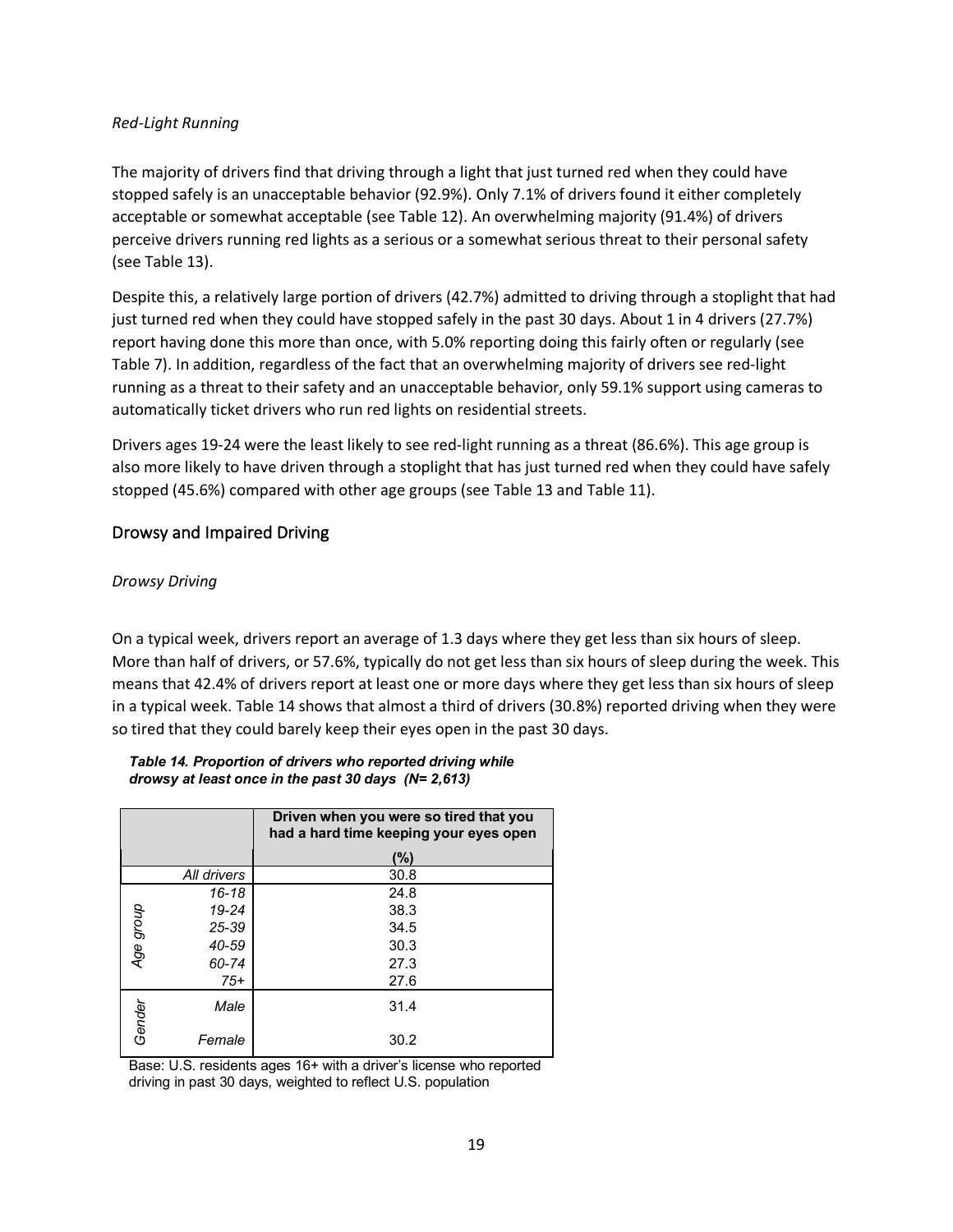Despite these figures, only 4.5% of drivers find this behavior acceptable (see Table 16 below) while 87.9% of drivers find that sleepy drivers are either a very serious threat or a somewhat serious threat as shown in Table 15.

|           |             | <b>Sleepy drivers</b><br>(%) |
|-----------|-------------|------------------------------|
|           | All drivers | 87.9                         |
|           | 16-18       | 85.7                         |
| Age group | 19-24       | 85.0                         |
|           | 25-39       | 91.0                         |
|           | 40-59       | 87.5                         |
|           | 60-74       | 87.6                         |
|           | $75+$       | 82.2                         |
| Gender    | Male        | 84.1                         |
|           | Female      | 91.6                         |

*Table 15. Proportion of drivers who reported perceiving drowsy drivers as a somewhat or very serious threat (N= 2,613)*

Base: U.S. residents ages 16+ with a driver's license who reported driving in past 30 days, weighted to reflect U.S. population

In addition, more than two-thirds of drivers (69.0%) either strongly support or somewhat support having a law against driving with no sleep within the past 24 hours (see Table 4).

The 25-39 age group had the highest proportion (91.0%) of respondents who consider drowsy drivers as a threat to their personal safety (see Table 15). However, as shown in Table 16, this group also had the highest proportion – albeit a small one – of respondents who perceive drowsy driving as acceptable, at 5.7%. In terms of the proportion of drivers who reported driving when they were so tired that they had a hard time keeping their eyes open, 34.5% of drivers in this age group reported affirmatively, second only to drivers 19-24, where 38.3% of drivers reported driving while tired or sleepy (Table 14).

#### *Table 16. Proportion of drivers who rated drowsy driving as completely or somewhat acceptable (N= 2,613)*

|           |             | Driving when they are so tired that<br>they have a hard time keeping their<br>eyes open<br>(%) |
|-----------|-------------|------------------------------------------------------------------------------------------------|
|           | All drivers | 4.5                                                                                            |
|           | $16 - 18$   | 4.5                                                                                            |
|           | 19-24       | 3.2                                                                                            |
|           | 25-39       | 5.7                                                                                            |
| Age group | 40-59       | 4.6                                                                                            |
|           | 60-74       | 3.5                                                                                            |
|           | $75+$       | 2.5                                                                                            |
|           | Male        | 5.5                                                                                            |
| Gender    | Female      | 3.5                                                                                            |

Base: U.S. residents ages 16+ with a driver's license who reported driving in past 30 days, weighted to reflect U.S. population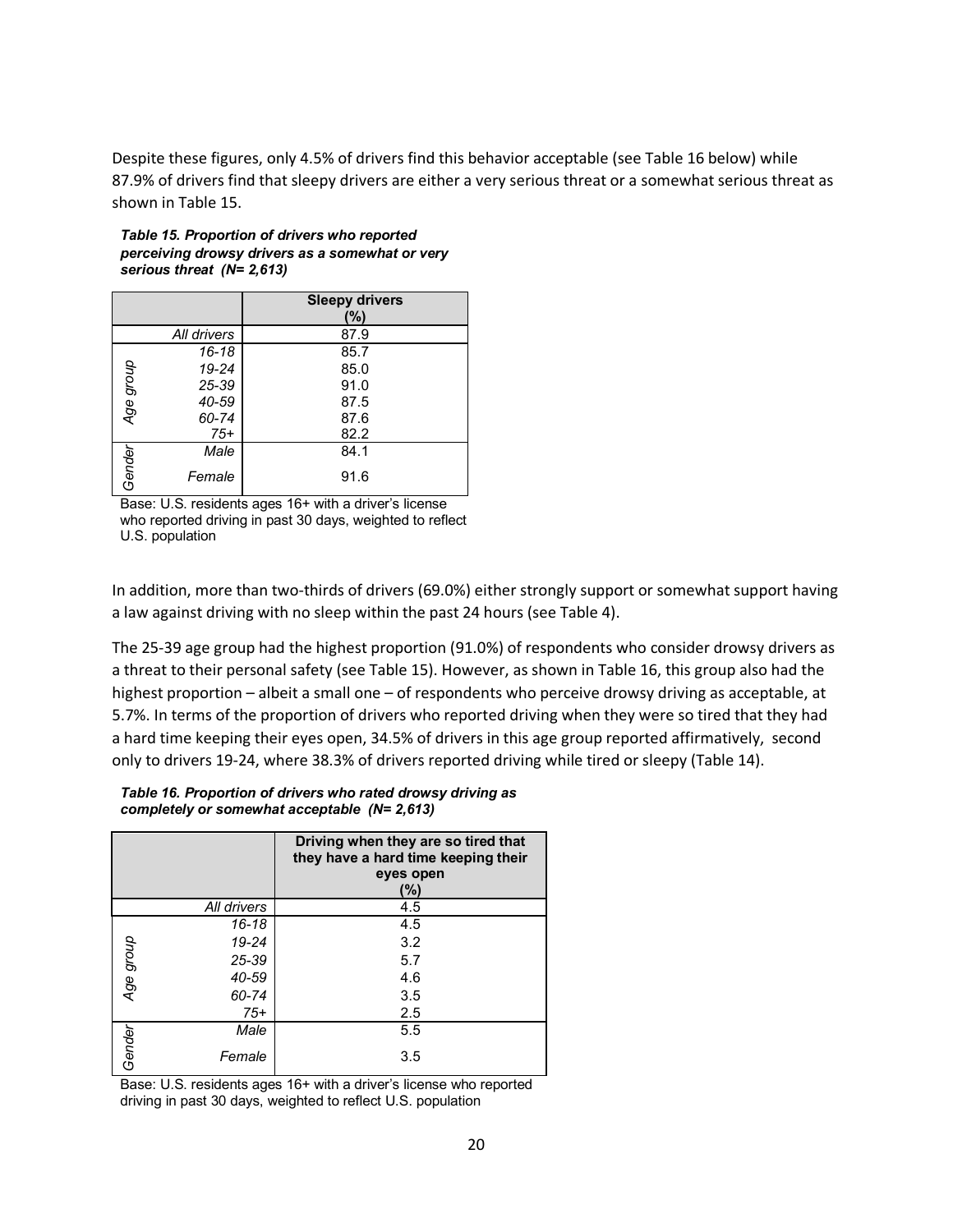#### *Alcohol-Impaired Driving*

Most drivers stated that they consume alcohol: About 2 out of 3 drivers (66.3%) reported that they consume beer, wine, liquor or other drinks containing alcohol. A little over one-fifth (20.5%) stated that they drink less than once a month, 10.6% drink once or twice a month, 12.1% drink a few times a month, 17.1% drink a few times a week and 6.2% drink daily, as shown in Table 17.

|        |             | <b>Daily</b> | A few times a<br>week | A few times a<br>month | 1 or 2 times a<br>month | <b>Less than</b><br>once a<br>month | <b>Never</b> |
|--------|-------------|--------------|-----------------------|------------------------|-------------------------|-------------------------------------|--------------|
|        |             | (%)          | (%)                   | (%)                    | (%)                     | (%)                                 | $(\%)$       |
|        | All drivers | 6.2          | 17.1                  | 12.1                   | 10.6                    | 20.5                                | 33.6         |
|        | $16 - 18$   | 0.7          | 0.1                   | 3.7                    | 3.2                     | 12.0                                | 80.4         |
|        | $19 - 24$   | 0.0          | 10.4                  | 17.6                   | 9.9                     | 18.3                                | 43.8         |
| group  | 25-39       | 4.1          | 16.5                  | 18.4                   | 12.2                    | 22.7                                | 26.2         |
| Age    | 40-59       | 6.0          | 20.0                  | 9.7                    | 12.2                    | 19.9                                | 32.3         |
|        | 60-74       | 8.7          | 17.8                  | 9.0                    | 7.8                     | 21.3                                | 35.4         |
|        | $75+$       | 16.5         | 13.6                  | 11.4                   | 10.1                    | 16.7                                | 31.8         |
|        | Male        | 8.4          | 21.8                  | 13.4                   | 9.4                     | 16.2                                | 31.0         |
| Gender | Female      | 4.1          | 12.6                  | 11.0                   | 11.8                    | 24.5                                | 36.0         |

| Table 17. How often do you consume beer, wine or liquor? ( $N=2,613$ ) |  |  |
|------------------------------------------------------------------------|--|--|
|------------------------------------------------------------------------|--|--|

Base: U.S. residents ages 16+ with a driver's license who reported driving in past 30 days, weighted to reflect U.S. population

Drinking and driving is viewed as a very serious threat, social disapproval is almost universal, social stigma is felt strongly and relatively few drivers admit to it. There is very strong support for requiring all DWI offenders to use alcohol-ignition interlocks on their vehicles, even for first time offenders (see Table 4). About 43.4% of drivers believe that drunk driving is either a much bigger problem today or a somewhat bigger problem today than three years ago (see Table 2).

Table 18 shows that a vast majority of drivers (94.3%) believe that people driving after drinking alcohol pose a very serious threat or somewhat serious threat to their personal safety, with 73.5% reporting that it is a very serious threat. Only 5.8% consider driving after drinking alcohol acceptable, with 74.4% reporting that it is completely unacceptable and 19.3% of drivers saying that it is somewhat unacceptable (see Table 5).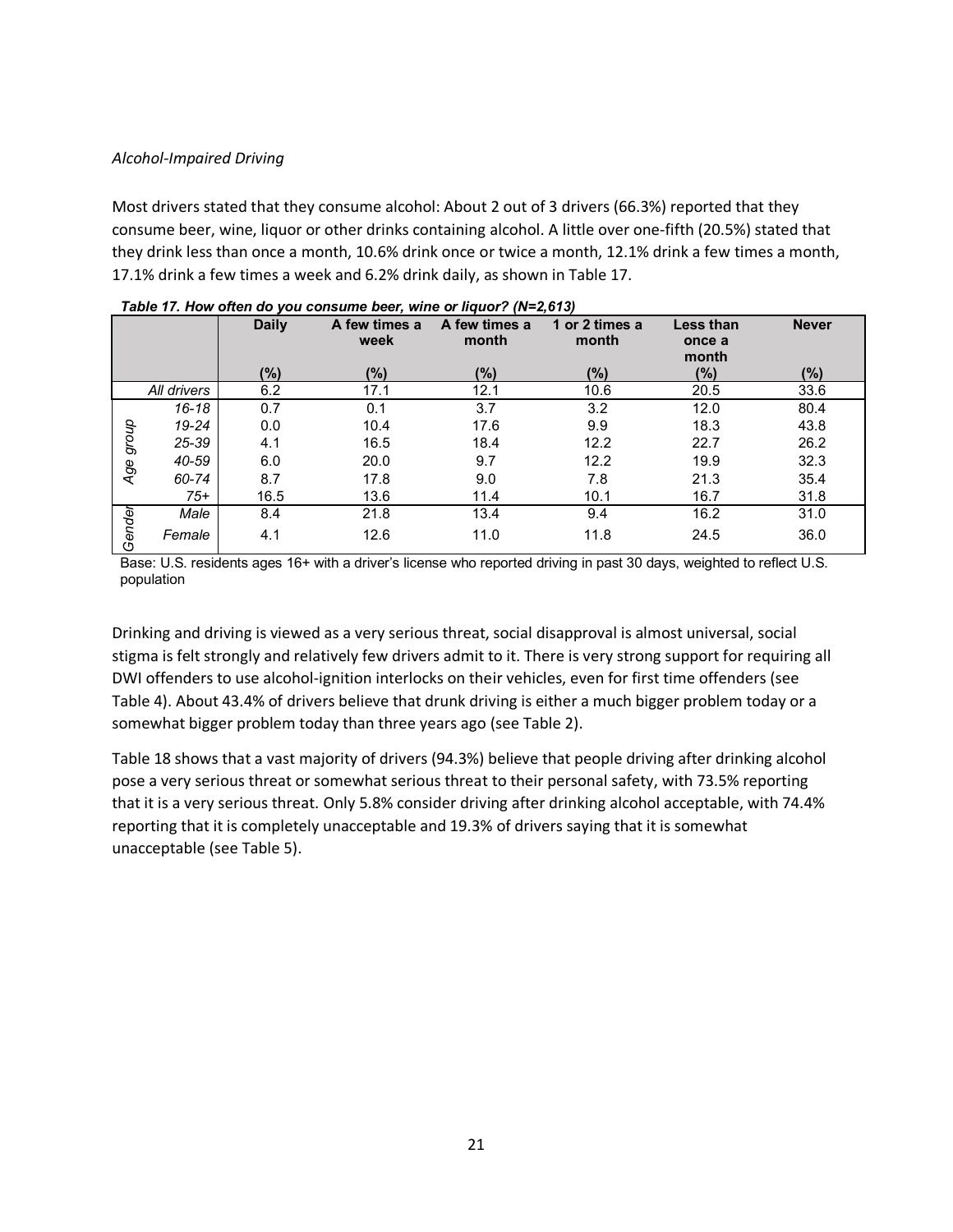|           |             | <b>People driving</b><br>after drinking<br>alcohol<br>(%) | People driving<br>after using<br>prescription<br>drugs<br>(%) | People driving<br>after using illegal<br>drugs<br>(%) |
|-----------|-------------|-----------------------------------------------------------|---------------------------------------------------------------|-------------------------------------------------------|
|           | All drivers | 94.3                                                      | 78.2                                                          | 90.8                                                  |
|           | 16-18       | 96.7                                                      | 76.6                                                          | 91.1                                                  |
|           | 19-24       | 97.6                                                      | 75.5                                                          | 93.0                                                  |
| Age group | 25-39       | 94.6                                                      | 78.9                                                          | 91.0                                                  |
|           | 40-59       | 94.3                                                      | 78.7                                                          | 90.4                                                  |
|           | 60-74       | 93.9                                                      | 79.2                                                          | 91.3                                                  |
|           | $75+$       | 89.2                                                      | 69.8                                                          | 87.2                                                  |
|           | Male        | 92.5                                                      | 73.2                                                          | 87.4                                                  |
| Gender    | Female      | 95.9                                                      | 82.8                                                          | 93.9                                                  |

**Table 18. Proportion of drivers who reported perceiving impaired drivers as a somewhat or very serious threat (N= 2,613)**

Base: U.S. residents ages 16+ with a driver's license who reported driving in past 30 days, weighted to reflect U.S. population

Among those who reported consuming alcohol, 20.7% reported driving when they thought they had consumed too much alcohol to drive safely in the past year. Among those who reported consuming alcohol, about 6.6% stated that they did this just once, 11.9% stated that they do this rarely and 1.6% stated that they do this fairly often (Table 19).

| .      | .,,.,       | <b>Regularly</b> | <b>Fairly</b><br>often | Rarely | <b>Just once</b> | <b>Never</b> |
|--------|-------------|------------------|------------------------|--------|------------------|--------------|
|        |             | $(\%)$           | (%)                    | (%)    | $(\%)$           | $(\%)$       |
|        | All drivers | 0.4              | 1.0                    | 7.8    | 4.3              | 86.4         |
|        | $16 - 18$   | 0.0              | 0.5                    | 1.7    | 1.4              | 96.4         |
| Group  | 19-24       | 0.0              | 1.8                    | 5.6    | 3.0              | 89.7         |
|        | 25-39       | 1.5              |                        | 9.1    | 5.7              | 81.8         |
|        | 40-59       | 0.0              | 0.6                    | 1.9    | 4.8              | 84.3         |
| Age    | 60-74       | 0.0              | 0.8                    | 4.0    | 3.5              | 91.6         |
|        | $75+$       | 0.0              | 0.0                    | 6.7    | 0.0              | 93.4         |
| Gender | Male        | 0.5              | 1.5                    | 9.7    | 6.8              | 81.5         |
|        | Female      | 0.3              | 0.6                    | 6.0    | 2.0              | 91.1         |

*Table 19. In the past year how often have you driven when you thought your alcohol level might have been close to or possibly over the legal limit? (N=1,317)*

Base: U.S. residents ages 16+ with a driver's license who reported driving in past 30 days, weighted to reflect U.S. population

Among the different age groups, those ages 25-39 had the highest proportion of drivers who drove when they thought their alcohol level might have been close to or possibly over the legal limit during the past year, with 18.2% doing so. Within this age group, 5.7% indicated that they did it just once, 9.1% indicated that they did it rarely, 1.9% indicated that they do this fairly often, and 1.5% indicated that they do this regularly.

About 2.3% of drivers mentioned that they have driven when they thought their alcohol level might have been close to or possibly over the legal limit within the past month, 2.3% reported that they did so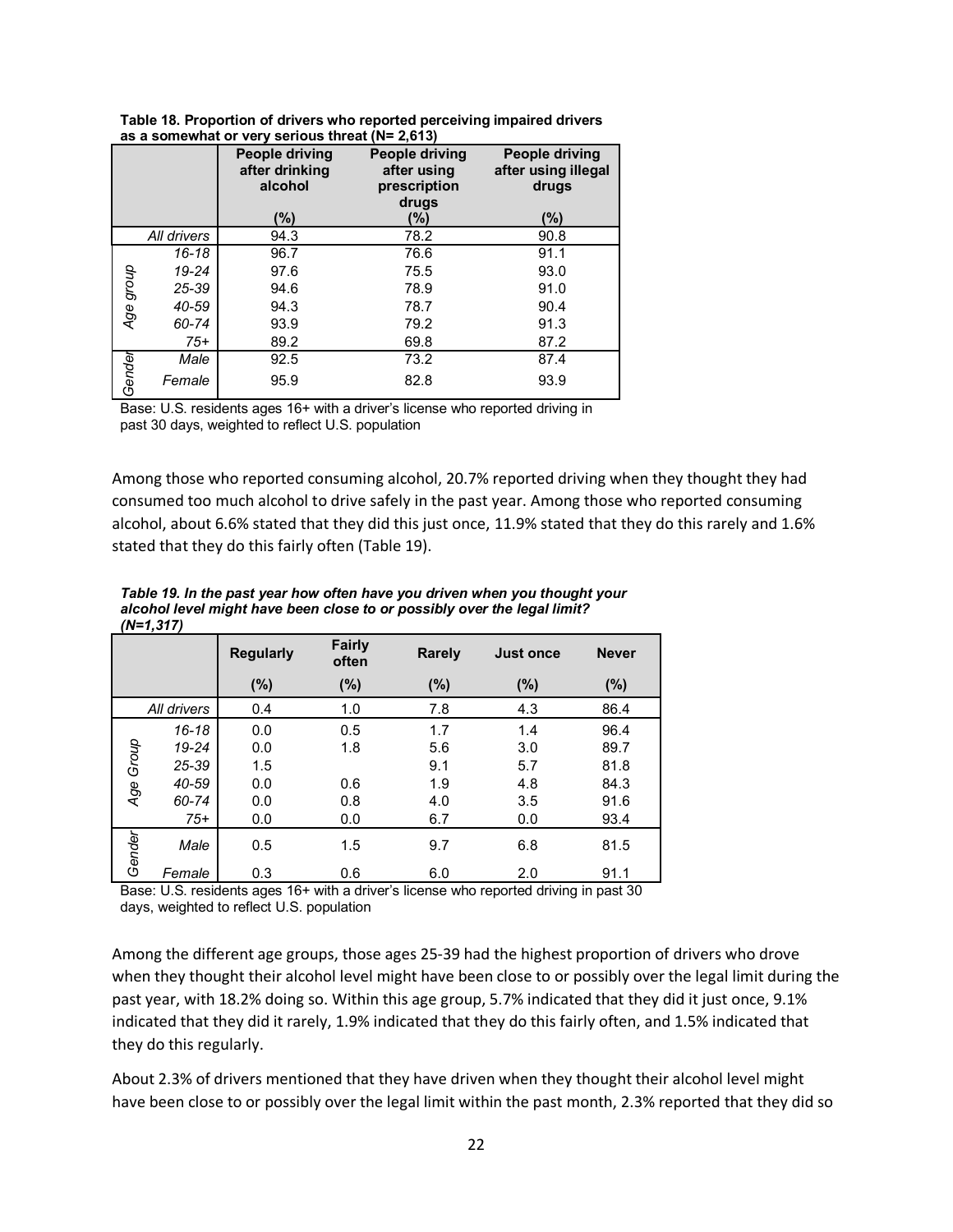at least one month ago but less than three months ago and about 2.7% reported that they did so between three and six months ago, and 6.3% reported they have done so 6 months or longer ago (see Table 20).

|           |                | <b>Within</b><br>the past<br>month<br>(%) | At least 1<br>month<br>ago, but<br>less than<br>3 months<br>ago<br>$(\%)$ | At least 3<br>months<br>ago, but<br>less than<br>6 months<br>ago<br>(%) | 6 months<br>or longer<br>ago<br>$(\% )$ | <b>Never</b><br>$(\%)$ |
|-----------|----------------|-------------------------------------------|---------------------------------------------------------------------------|-------------------------------------------------------------------------|-----------------------------------------|------------------------|
|           |                |                                           |                                                                           |                                                                         |                                         |                        |
|           | All drivers    | 2.3                                       | 2.3                                                                       | 2.7                                                                     | 6.3                                     | 86.5                   |
|           | 16-18<br>19-24 | 0.8<br>2.9                                | 1.5<br>3.2                                                                | 0.0<br>0.0                                                              | 1.3<br>4.1                              | 96.4<br>89.9           |
|           | 25-39          | 3.1                                       | 3.0                                                                       | 4.7                                                                     | 6.9                                     | 82.3                   |
|           | 40-59          | $2.2\,$                                   | 3.0                                                                       | 2.2                                                                     | 8.9                                     | 83.8                   |
| Age Group | 60-74          | 1.9                                       | 1.0                                                                       | 2.4                                                                     | 2.9                                     | 91.8                   |
|           | $75+$          | 0.0                                       | 0.0                                                                       | 0.0                                                                     | 6.5                                     | 93.5                   |
|           |                |                                           |                                                                           |                                                                         |                                         |                        |
| Gender    | Male           | 2.3                                       | 4.0                                                                       | 3.1                                                                     | 9.0                                     | 81.7                   |
|           | Female         | 2.3                                       | 0.8                                                                       | 2.3                                                                     | 3.7                                     | 91.0                   |

| Table 20. About how long ago was the last time you drove when you        |  |
|--------------------------------------------------------------------------|--|
| thought your alcohol level might have been close to or possibly over the |  |
| legal limit? (N=1,317)                                                   |  |

Base: US residents ages 16+ with a driver's license who reported driving in past 30 days, weighted to reflect US population

#### *Drug-Impaired Driving*

More than half (54.9%) of drivers believe that drivers using drugs pose a much bigger problem or somewhat bigger problem today than they did three years ago (Table 2). The majority of drivers (90.8%) perceive people driving after using illegal drugs to be either a very serious threat or a somewhat serious threat to their personal safety. About 2 in 3 (68.2%) believe that this is a very serious threat while 22.6% believe that it is somewhat a serious threat (Table 6). Comparatively, 78.2 percent consider driving under the influence of prescription drugs a very serious or somewhat serious threat to their personal safety (Table 18).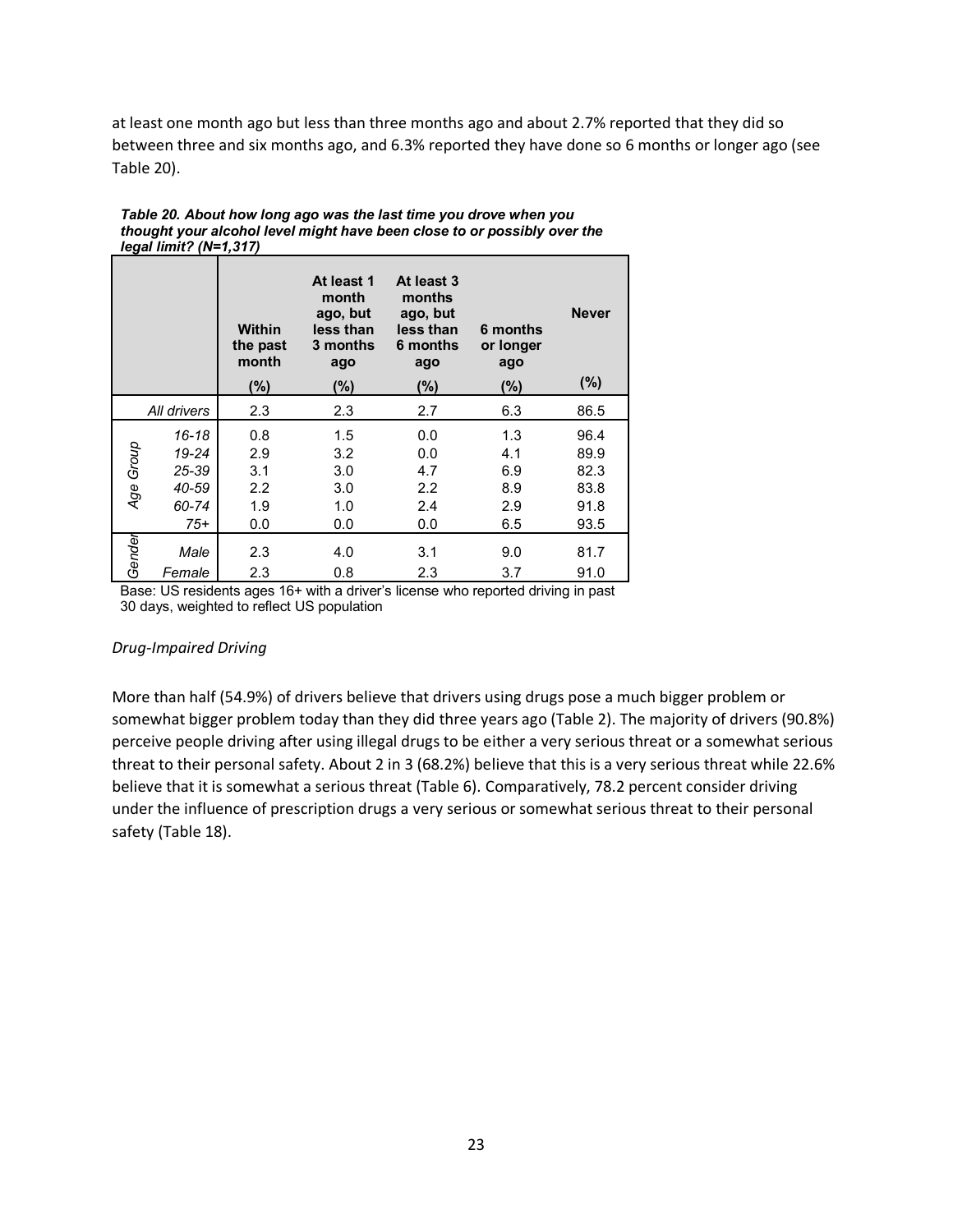|                      | $\cdot$ . |           |  |
|----------------------|-----------|-----------|--|
|                      | Yes       | <b>No</b> |  |
|                      | (%)       | (%)       |  |
| All drivers          | 47.4      | 52.3      |  |
| $16 - 18$            | 19.3      | 80.8      |  |
| 19-24                | 37.4      | 62.6      |  |
| Age group<br>25-39   | 50.1      | 49.6      |  |
| 40-59                | 52.2      | 47.5      |  |
| 60-74                | 50.5      | 49.2      |  |
| $75+$                | 15.8      | 84.2      |  |
| Male                 | 49.7      | 50.0      |  |
| Ger<br>der<br>Female | 45.2      | 54.6      |  |

#### *Table 21. Have you ever even once used marijuana? (N=2,613)*

Base: U.S. residents ages 16+ with a driver's license who reported driving in past 30 days, weighted to reflect U.S. population

Among drivers, 47.4% have used marijuana in their lifetimes (Table 21). Only 10.8% of drivers perceive driving after smoking marijuana as completely or somewhat acceptable. Among drivers who reported to drive within an hour of using marijuana in the past year, 49.4% did so in the past month, while 21.2% did so at least one month ago but less than three months ago and 18.4% reported doing so between three and six months ago. Due to the small sample size, only drivers who reported driving within an hour of using marijuana in the past year are tabulated.

|             |           | <b>Within the</b><br>past month | At least 1<br>month ago,<br>but less<br>than 3<br>months ago | At least 3<br>months ago,<br>but less<br>than 6<br>months ago | 6 months<br>ago or<br>longer |
|-------------|-----------|---------------------------------|--------------------------------------------------------------|---------------------------------------------------------------|------------------------------|
|             |           | (%)                             | (%)                                                          | (%)                                                           | $(\%)$                       |
| All drivers |           | 49.4                            | 21.2                                                         | 18.4                                                          | 11.0                         |
| Age Group   | $16 - 18$ | 37.7                            | 25.2                                                         | 6.6                                                           | 30.5                         |
|             | 19-24     | 60.8                            | 0.0                                                          | 30.0                                                          | 9.2                          |
|             | 25-39     | 48.1                            | 25.1                                                         | 17.8                                                          | 9.0                          |
|             | 40-59     | 61.1                            | 18.7                                                         | 11.1                                                          | 9.2                          |
|             | 60-74     | 35.5                            | 13.1                                                         | 30.9                                                          | 20.4                         |
|             | $75+$     | 0.0                             | 100.0                                                        | 0.0                                                           | 0.0                          |
| Gender      | Male      | 52.9                            | 25.2                                                         | 13.2                                                          | 8.8                          |
|             | Female    | 43.3                            | 14.0                                                         | 27.6                                                          | 15.1                         |

*Table 22. About how long ago was the last time you drove within one hour of using marijuana? (N=123)*

Base: U.S. residents ages 16+ with a driver's license who reported driving in past 30 days and reported driving within one hour of using marijuana, weighted to reflect U.S. population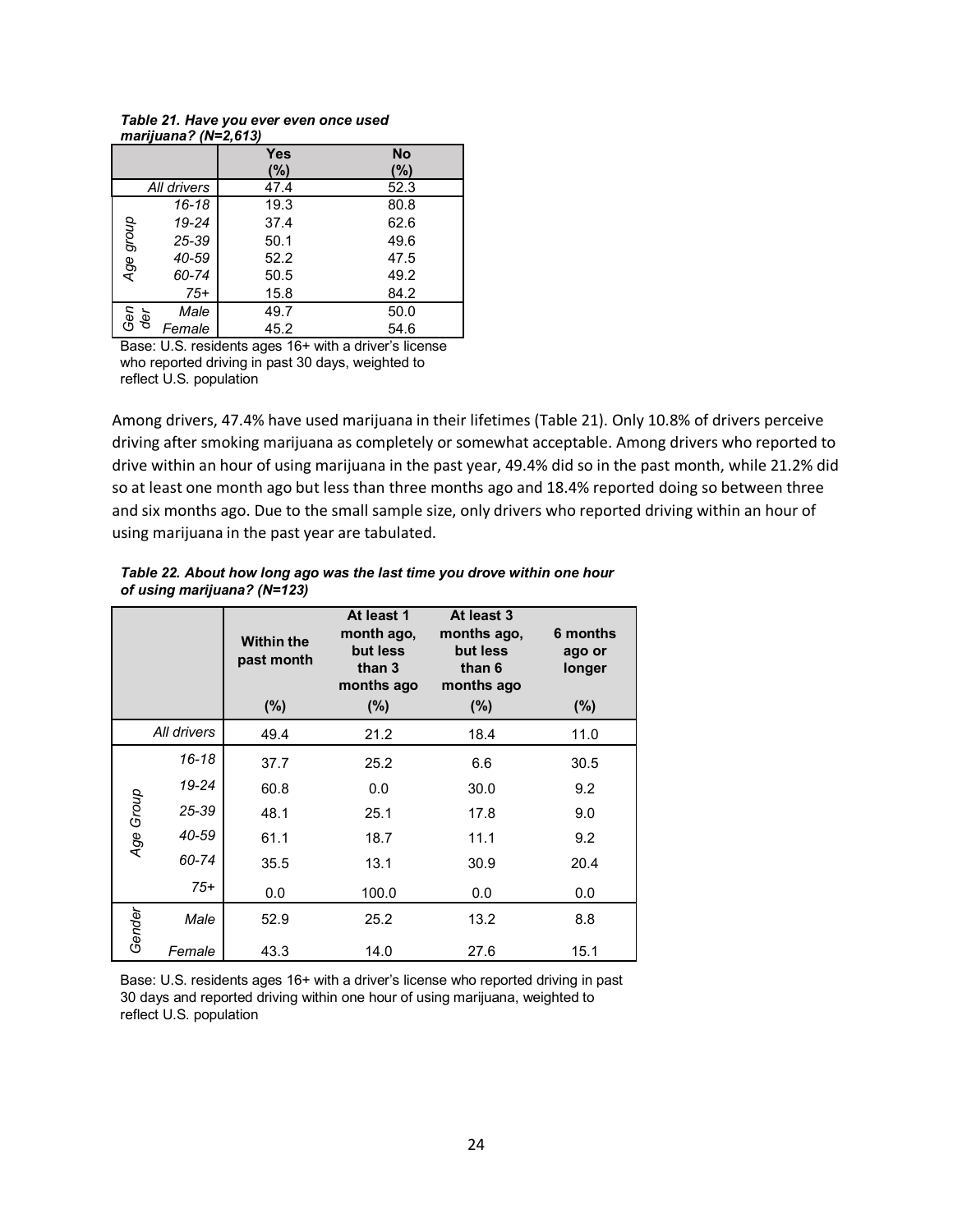## **Summary of Overall 2017 TSCI Results**

Overall, drivers perceive unsafe driving behaviors such as talking on cellphones, texting, emailing, speeding and red-light running as serious threats to their personal safety. There is generally concordance between drivers' level of acceptance of certain behaviors with the level of threat each behavior poses to their personal safety.

Although there seems to be concordance between perceived threats to personal safety and acceptability of certain behaviors, there seems to be discordance between acceptability and threats to personal safety with certain behaviors engaged in by drivers themselves. The survey findings reveal that drivers engage in behaviors they recognize as unsafe. For example, a substantial number of drivers (95.6%) say that it is unacceptable to type text messages or email while driving (Table 5); yet approximately 1 in 3 (34.6%) indicated that they have done it in the past 30 days (Table 7).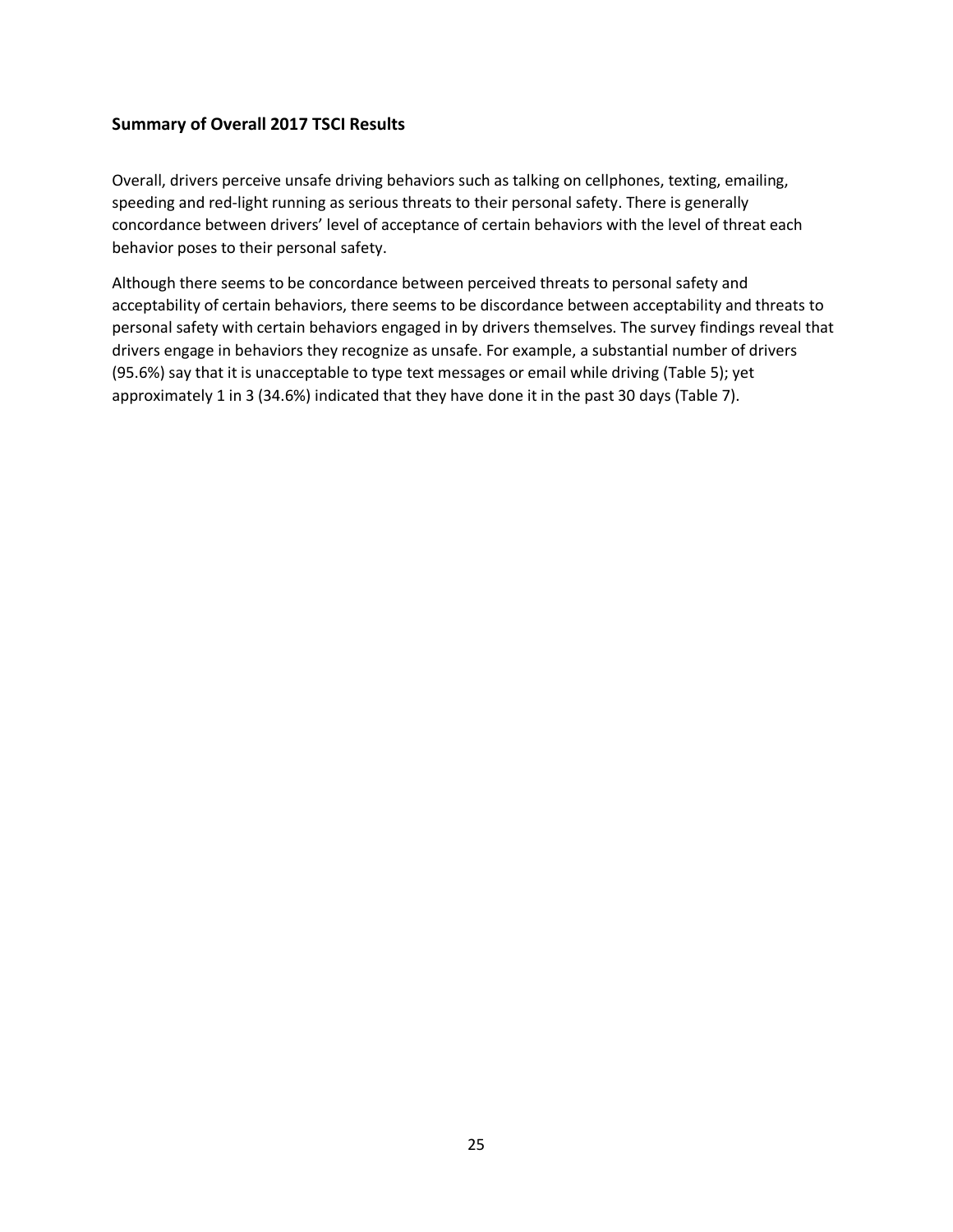#### **References**

AAA Foundation for Traffic Safety (2017). 2016 Traffic Safety Culture Index. Washington, D.C.: AAA Foundation for Traffic Safety. Available: http://aaafoundation.org/wpcontent/uploads/2017/11/2016TrafficSafetyCultureIndexReport.pdf.

AAA Foundation for Traffic Safety (2016). 2015 Traffic Safety Culture Index. Washington, D.C.: AAA Foundation for Traffic Safety. Available: http://aaafoundation.org/wpcontent/uploads/2016/02/2015TrafficSafetyCultureIndexReport.pdf

AAA Foundation for Traffic Safety (2015). 2014 Traffic Safety Culture Index. Washington, D.C.: AAA Foundation for Traffic Safety. Available: http://aaafoundation.org/wpcontent/uploads/2015/01/2014TrafficSafetycultureIndexReport.pdf

AAA Foundation for Traffic Safety (2014). 2013 Traffic Safety Culture Index. Washington, D.C.: AAA Foundation for Traffic Safety. Available: http://aaafoundation.org/wpcontent/uploads/2018/01/2013TrafficSafetyCultureIndexReport.pdf

AAA Foundation for Traffic Safety (2013). 2012 Traffic Safety Culture Index. Washington, D.C.: AAA Foundation for Traffic Safety. Available: http://aaafoundation.org/wpcontent/uploads/2018/01/2012TrafficSafetyCultureIndexReport.pdf

AAA Foundation for Traffic Safety (2008). 2008 Traffic Safety Culture Index. Washington, D.C.: AAA Foundation for Traffic Safety. Available: http://aaafoundation.org/wpcontent/uploads/2018/02/2008TSCIndexReport.pdf

GfK (2013). KnowledgePanel® Design Summary. Palo Alto, CA: GfK. http://www.knowledgenetworks.com/knpanel/docs/knowledgepanel(R)-design-summarydescription.pdf.

National Center for Statistics and Analysis (2017a). Summary of Motor Vehicle Crashes (final edition): 2015 data. (Traffic Safety Facts. Report No. DOT HS 812 376). Washington, D.C.: National Highway Traffic Safety Administration

National Center for Statistics and Analysis (2017b). 2016 Fatal Motor Vehicle Crashes: Overview. (Traffic Safety Facts Research Note. Report No. DOT HS 812 456). Washington, D.C.: National Highway Traffic Safety Administration.

Owens, J.M., Dingus, T.A., Guo, F., Fang, Y., Perez, M., McClafferty, J. (2018a). Crash Risk of Cell Phone Use While Driving: A Case- Crossover Analysis of Naturalistic Driving Data. AAA Foundation for Traffic Safety.

http://aaafoundation.org/wp-content/uploads/2018/01/CellPhoneCrashRisk\_FINAL.pdf.

Owens, J.M., Dingus, T.A., Guo, F., Fang, Y., Perez, M., McClafferty, J., Tefft, B. (2018b). Prevalence of Drowsy Driving Crashes: Estimates from a Large-Scale Naturalistic Study. Washington, D.C.: AAA Foundation for Traffic Safety.